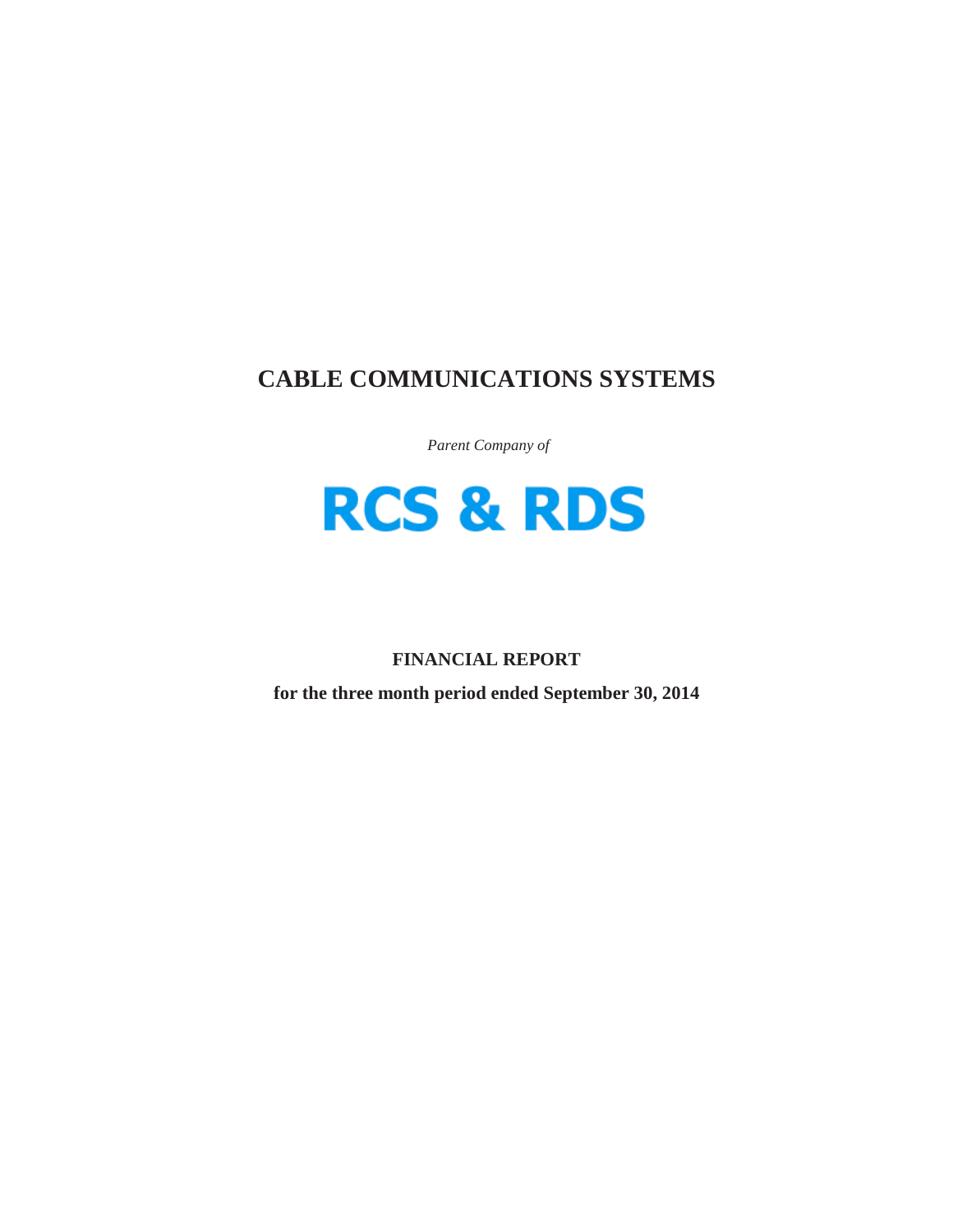# **Table of Contents**

| MANAGEMENT'S DISCUSSION AND ANALYSIS OF FINANCIAL CONDITION AND RESULTS OF |  |
|----------------------------------------------------------------------------|--|
|                                                                            |  |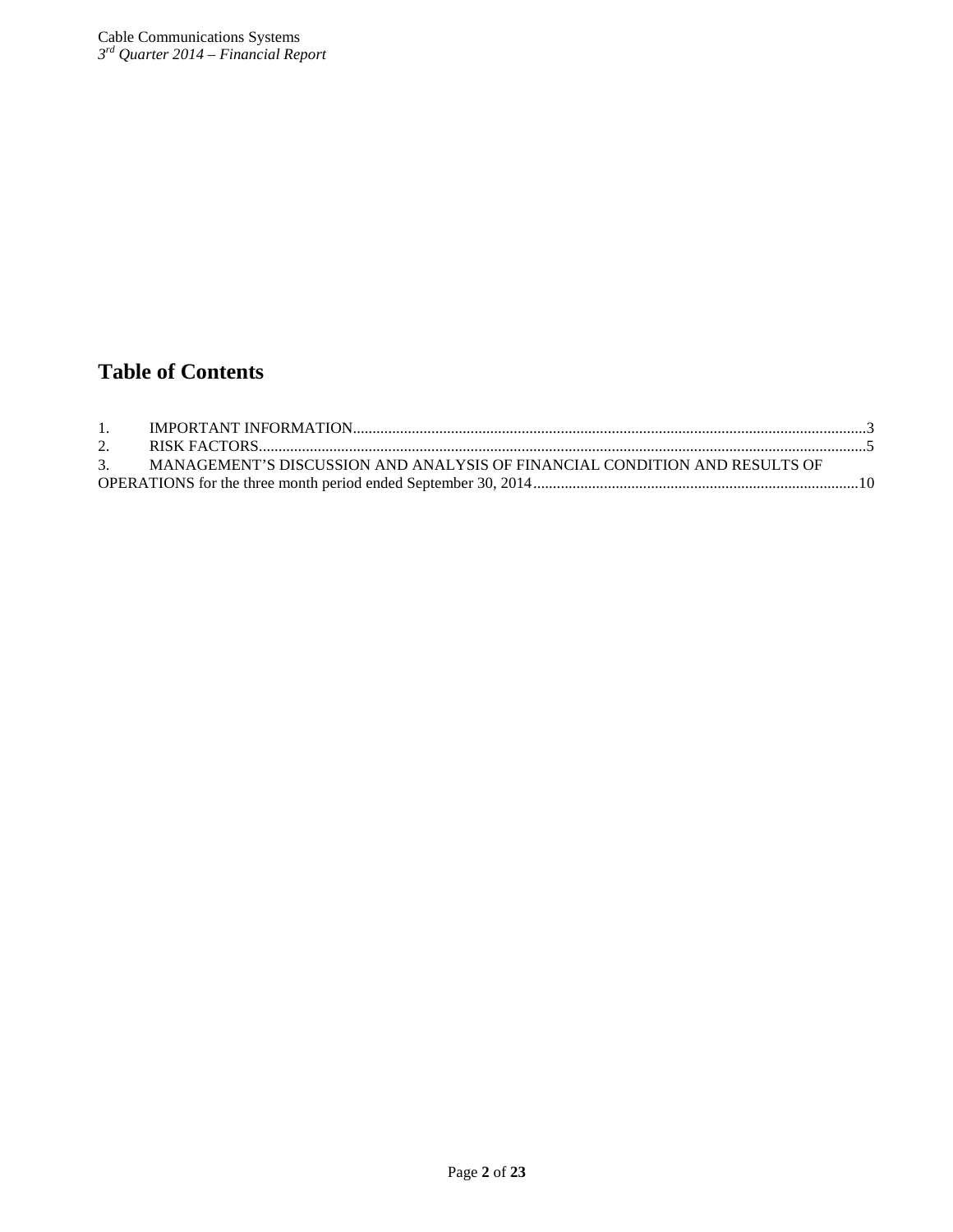# <span id="page-2-0"></span>**1. IMPORTANT INFORMATION**

#### **FORWARD-LOOKING STATEMENTS**

Certain statements in this report are not historical facts and are forward-looking. Forward-looking statements include statements concerning our plans, expectations, projections, objectives, targets, goals, strategies, future events, future operating revenues or performance, capital expenditures, financing needs, plans or intentions relating to acquisitions, our competitive strengths and weaknesses, our business strategy, and the trends we anticipate in the industries and the political and legal environments in which we operate and other information that is not historical information.

Words such as "believe," "anticipate," "estimate," "target," "potential," "expect," "intend," "predict," "project," "could," "should," "may," "will," "plan," "aim," "seek" and similar expressions are intended to identify forward-looking statements but are not the exclusive means of identifying such statements.

The forward-looking statements contained in this report are largely based on our expectations, which reflect estimates and assumptions made by our management. These estimates and assumptions reflect our best judgment based on currently known market conditions and other factors, some of which are discussed below. Although we believe such estimates and assumptions to be reasonable, they are inherently uncertain and involve a number of risks and uncertainties that are beyond our control. In addition, management's assumptions about future events may prove to be inaccurate. All readers are cautioned that the forward-looking statements contained in this report are not guarantees of future performance, and we cannot assure any reader that such statements will be realized or the forward-looking events and circumstances will occur.

By their very nature, forward-looking statements involve inherent risks and uncertainties, both general and specific, many of which are beyond our control, and risks exist that the predictions, forecasts, projections and other forward-looking statements will not be achieved. You should be aware that a number of important factors could cause actual results to differ materially from the plans, objectives, expectations, estimates and intentions expressed in such forward-looking statements. These factors include, without limitation, various risks related to our business, risks related to regulatory matters and litigation, risks related to investments in emerging markets, risks related to our financial position as well as risks related to the notes and the related guarantee.

Any forward-looking statements are only made as of the date of this report. Accordingly, we do not intend, and do not undertake any obligation, to update forward-looking statements set forth in this report. You should interpret all subsequent written or oral forward-looking statements attributable to us or to persons acting on our behalf as being qualified by the cautionary statements in this report. As a result, you should not place undue reliance on such forward-looking statements.

# **OPERATING AND MARKET DATA**

In this report, we refer to persons who subscribe to one or more of our services as customers. We use the term revenue generating unit ("**RGU**") to designate a subscriber account of a customer in relation to one of our services. An individual customer may represent one or several RGUs depending on the number of our services to which it subscribes.

More specifically:

- for our cable TV and DTH services, we count each basic package that we invoice to a customer as an RGU, without counting separately the premium add-on packages that a customer may subscribe for;
- for our fixed internet and data services, we consider each subscription package to be a single RGU;
- for our fixed-line telephony and mobile telephony businesses, we consider each phone line that we invoice to be a separate RGU, so that a customer will represent more than one RGU if it has subscribed for more than one phone line (whether fixed-line or mobile); and
- for our mobile internet and data business, we consider each mobile internet and data subscription that we invoice and each mobile internet and data package sold in a bundle with our fixed internet and data subscriptions to be a separate RGU.

Since RGUs can be defined differently by different companies within our industry, you should use caution in comparing our RGU figures to those of our competitors.

We use the term average revenue per unit ("**ARPU**") to refer to the average monthly revenue per RGU in each business line or geographic segment and we calculate it by dividing the total revenue per business line or country for that month, by the total number of RGUs for that business line or country invoiced for services in that month, without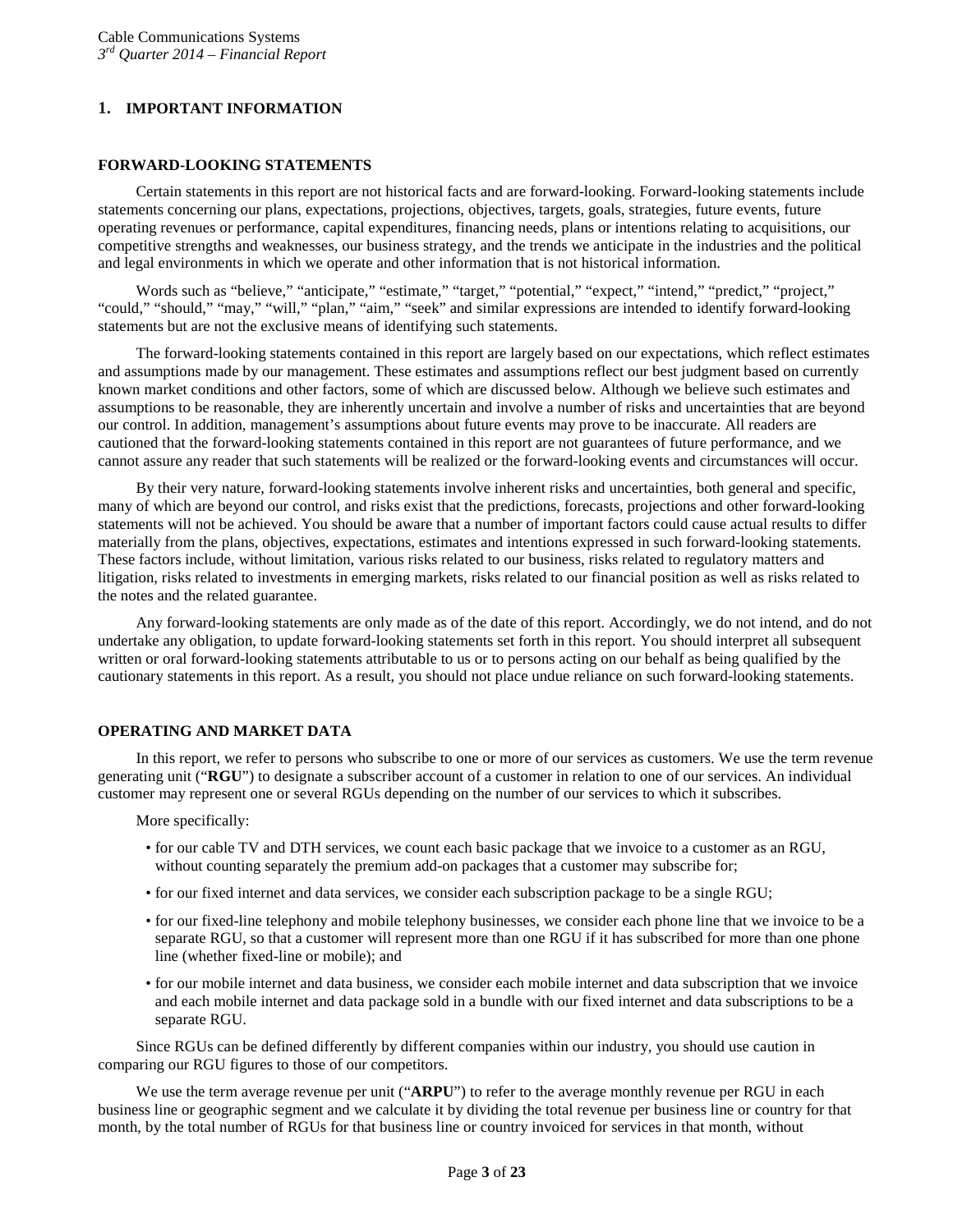differentiating between various types of subscription packages or the number and nature of services an individual customer subscribes for. As our definition of RGU is different for our different business lines, you should use caution when trying to compare ARPU between our business lines. In addition, because we calculate ARPU differently from some of our competitors, you should use caution when comparing our ARPU figures with those of other telecommunications companies.

Where information has been sourced from a third party, such information has been accurately reproduced and as far as we are aware and are able to ascertain from information published by such third party, no facts have been omitted which would render the reproduced information inaccurate or misleading. However, you should keep in mind that we have not independently verified information we have obtained from industry and government sources. These information and statements from our internal estimates and surveys have not been verified by any independent sources.

# **NON-GAAP FINANCIAL MEASURES**

In this report, we present certain financial measures that are not defined in and, thus, not calculated in accordance with IFRS, U.S. GAAP or generally accepted accounting principles in any other relevant jurisdiction. This includes EBITDA and Adjusted EBITDA (each as defined below). Because these measures are not standardized, companies can define and calculate these measures differently, and therefore we urge you not to use them as a basis for comparing our results with those of other companies.

We calculate EBITDA by adding back to consolidated operating profit/(loss) our charges for depreciation, amortization and impairment of assets. Adjusted EBITDA is defined as EBITDA adjusted for the effect of extraordinary and one-off items. EBITDA and Adjusted EBITDA under our definition may not be comparable to similar measures presented by other companies and labelled "EBITDA". We believe that EBITDA and Adjusted EBITDA are useful analytical tools for presenting a normalized measure of cash flows that disregards temporary fluctuations in working capital, including due to fluctuations in inventory levels and due to timing of payments received or payments made. Since operating profit and actual cash flows for a given period can differ significantly from this normalized measure, we urge you to consider these figures for any period together with our data for cash flows from operations and other cash flow data and our operating profit. You should not consider EBITDA or Adjusted EBITDA a substitute for operating profit or cash flows from operating activities.

We define EBITDA margin as the ratio of revenues and other income to EBITDA (for September 30, 2014 and September 30, 2013, Adjusted EBITDA).

The covenants computation for the Notes uses EBITDA which may be different from the EBITDA/Adjusted EBITDA presented in this report.

# **ROUNDING**

Certain amounts that appear in this report have been subject to rounding adjustments. Accordingly, figures shown as totals in certain tables may not be an arithmetic aggregation of the figures that precede them.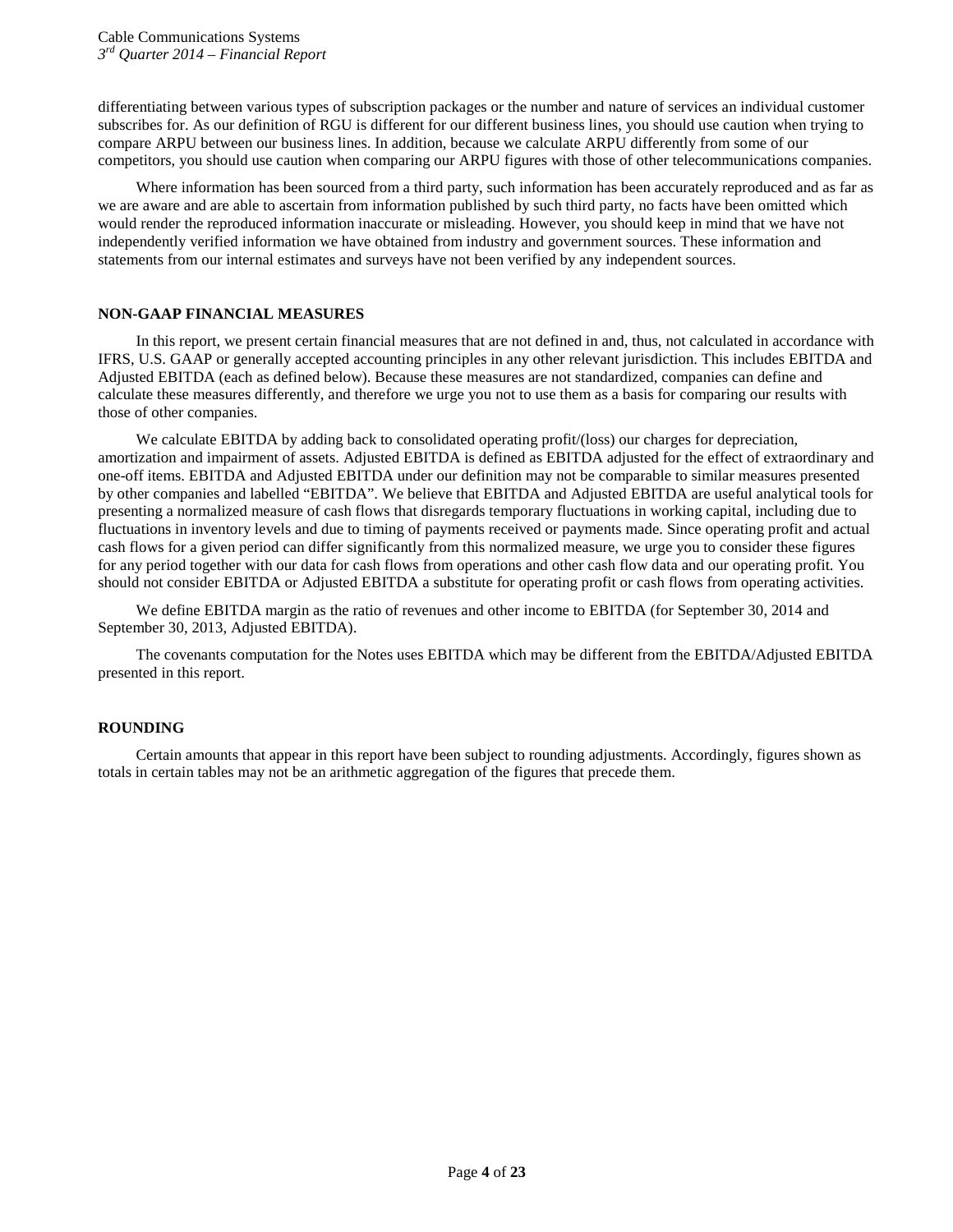# <span id="page-4-0"></span>**2. RISK FACTORS**

The following section describes the material changes to the risk factors disclosed our 2013 Annual Report.

# **On 28 June 2014, Law no. 85/2014 regarding the insolvency prevention procedures and the insolvency procedure (the "New Insolvency Law") entered into force. As a result certain of the risk factors set out in the Annual Report have suffered changes and we updated the text of the related risk factors.**

# *The proceeds of the Collateral sold in any enforcement sale may not be sufficient to repay the Notes.*

Our obligations with respect to the Notes and the Guarantee are secured by a first-ranking security interest in the Collateral, as more fully described under "Offering Memorandum—*Description of the Notes—Security—The Collateral.*" The Collateral is shared with the lenders under the New Senior Facilities Agreement, the creditors with respect to any pari passu indebtedness (including the ING Facilities Agreement and the Citi Facilities Agreement), and certain hedge counterparties. The Indenture and the New Senior Facilities Agreement permits the Company and its subsidiaries to use the Collateral to secure certain additional indebtedness on a pari passu or subordinated basis in the future. Not all of our assets secure the Notes, and in the event of an enforcement of the Collateral, the proceeds from the sale of such assets may not be sufficient to satisfy our obligations under the Notes, the Guarantee and the other indebtedness secured on a *pari passu* basis by the Collateral. Claims of holders of the Notes and creditors of our other debt secured by the Collateral are subordinated to secured receivables incurred as part of the insolvency proceedings. To the extent that the claims of holders of the Notes and creditors of our other debt secured by the Collateral exceed the value of the Collateral or the value of the Collateral less the value of secured receivables incurred as part of the insolvency proceedings, as the case may be, those claims will constitute unsecured obligations.

With respect to any amounts due and unpaid by the Guarantor under the Guarantee that exceed the value of the Collateral securing such Guarantee or the value of the Collateral less the value of secured receivables incurred as part of the insolvency proceedings, as the case may be, in the event of competing enforcement claims or a sale of assets in bankruptcy under Romanian law, any such amounts will rank junior to certain specified categories of existing and future indebtedness of the Guarantor, including, without limitation, new unsecured financing accessed during the insolvency proceedings, wages claims, claims resulting from the continuation of the debtor's activity after the commencement of the insolvency proceedings and budgetary claims. Accordingly, the holders of the Notes' potential recovery in certain events of enforcement or in bankruptcy liquidation under Romanian law may be limited. See "—*The Notes and the Guarantee are secured only to the extent of the value of the assets that have been granted as Collateral. In addition, under Romanian bankruptcy law, certain preferential claims would rank ahead of claims of the holders of the Notes under the Guarantee to the extent such claims exceed the value of the Collateral securing such Guarantee.*"

As a result, if the value of the Collateral is less than the value of the claims of holders of the Notes and creditors of our other debt secured by the Collateral, those claims may not be satisfied in full before the claims of certain unsecured creditors are paid.

# *The Notes and the Guarantee are secured only to the extent of the value of the Collateral.*

Holders of the Notes have an unsecured claim for any portion of the claims under the Notes and the Guarantee that are not covered by the value of the Collateral or the value of the Collateral less the value of secured receivables incurred as part of the insolvency proceedings, as the case may be. In the event of competing claims or a sale of assets in bankruptcy, the unsecured portion of the claim is subject to the mandatory distribution order set out by Romanian law. The unsecured portion of the claims of the holders of the Notes ranks junior to, among others, new unsecured financing accessed during the insolvency proceedings, wages claims, claims resulting from the continuation of the debtor's activity after the commencement of the insolvency proceedings and budgetary claims. As a result, the ability of holders of the Notes to obtain recovery against the Guarantor on any portion of their claim that exceeds the value of the Collateral may be limited.

# *It may be difficult to realize the value of the Collateral.*

No appraisal of the value of the Collateral securing the Notes and the Guarantee has been made in connection with the Offering. The fair market value of the Collateral securing the Notes and the Guarantee is subject to fluctuations based on many factors including, among others, whether or not our business is sold as a going concern, the ability to sell the assets (including the shares that constitute part of the Collateral) in an orderly sale, the availability of buyers and whether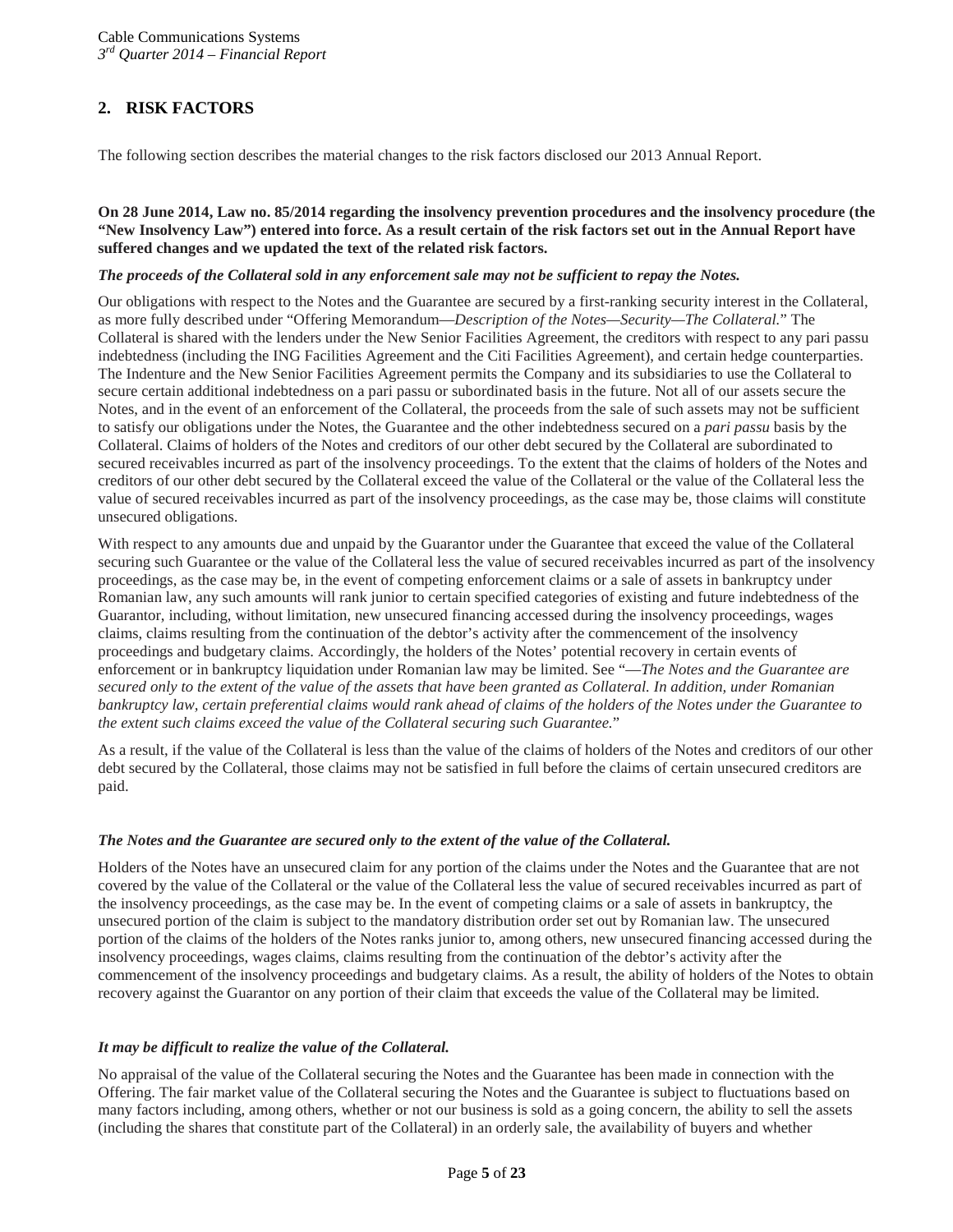telecommunications, media and other licenses required to operate our business and approvals required to purchase our business would be available to a buyer of the assets. The book value of the assets securing the Notes should not be relied on as a measure of realizable value for such assets. In addition, the security interest of the Security Agent will be subject to practical problems generally associated with the realization of security interests in collateral. For example, the Security Agent may need to obtain the consent or approval of a third party or governmental authority to create, perfect or enforce a security interest in a contract or permit or transfer or sell certain assets. See "Annual Report 2013—*Enforcing pledges over certain Collateral may be prohibited or subject to special authorization*" and "—*Risks relating to the Notes and the Guarantee— The Guarantee and security interests may be limited by applicable laws or subject to certain limitations or defenses.*" Thus, we cannot assure you that these assets will be saleable and, even if saleable, that there will not be substantial delays in the liquidation thereof or loss of value associated with the difficulty or inability to sell them as a going concern. Each of these factors could reduce the likelihood of an enforcement action as well as reduce the amount of any proceeds from an enforcement action.

In addition, the condition of the Collateral may deteriorate in the period leading up to bankruptcy or foreclosure. In the event that a bankruptcy case is commenced by or against us, if the value of the Collateral is less than or equal to the amount of principal and accrued and unpaid interest, if any, on the Notes and all other obligations secured by the Collateral, interest may accrue on the Notes until the date of realization of the Collateral, but may be recovered only to the extent of the value of the Collateral. In the event of a foreclosure, liquidation, bankruptcy or similar proceeding, we cannot assure you that the proceeds from any sale or liquidation of the Collateral will be sufficient to pay our obligations under the Notes.

# *The Guarantee and security interests may be limited by applicable laws or subject to certain limitations or defenses.*

The Guarantor guarantees the payment of the Notes on a senior secured basis. The Guarantee and the related security interests provide the holders of the Notes with a direct claim against the assets of the Guarantor. However, such Guarantee and security interests is limited to the maximum amount that can be guaranteed by, or secured by assets of, the Guarantor without rendering the Guarantee or security interest voidable or otherwise ineffective under applicable laws, and enforcement of the Guarantee and security interest against the Guarantor would be subject to certain defenses available to guarantors and security providers generally or, in some cases, to limitations designed to ensure full compliance with statutory requirements applicable to the Guarantor. These laws and defenses include those that relate to corporate benefit, corporate purpose and fraudulent conveyance or similar laws, regulations or defenses affecting the rights of creditors generally (such as those relating to bankruptcy, insolvency, liquidation ad-hoc mandate, preventive concordat, moratorium or reorganization). As a result, the Guarantor's liability under the Guarantee and the Collateral could be materially reduced or eliminated, depending upon the amounts of its other obligations and upon applicable laws. In particular, under Romanian law, a guarantee issued or security provided by a company that is not in the company's corporate interests or the burden of which exceeds the benefit to the company may not be valid and enforceable. In addition, Romanian law also contains provisions on fraudulent conveyance outside of a bankruptcy scenario. Thus, a creditor holding a receivable for a sum certain (*creanţă cert*ă) evidencing that it suffered damage may bring an action (*acţiune revocatorie*) against any fraudulent acts concluded by its debtor towards such creditor, thereby creating or enhancing the debtor's insolvency (*insolvabilitate*) status towards such creditor.

Under the laws of certain jurisdictions, the validity and enforceability of guarantees (including security interests) are conditional upon the validity and enforceability of the guaranteed obligations. Notwithstanding the fact that certain jurisdictions may recognize independent guarantees, to the extent the Parallel Debt claim and/or the obligations of the Company in relation to the Notes are invalidated, the obligations of the Guarantor under the Guarantee and the Collateral may also be invalidated.

In addition, Romanian law requires, as a condition to the validity of the security interests, that the secured amount be reasonably determined or determinable based on the security document. Any increase of the secured amount beyond that contemplated by the original signed security documents requires the amendment of the security documents in order to reflect such increase and the performance of related perfection formalities. There may be circumstances where a prohibition on the creation of a security interest (*i.e*., a negative pledge) or a prohibition on the disposal of assets may be unenforceable under Romanian law. To the extent the security interest granted for the benefit of the Noteholders violates any of the foregoing laws, the holders of the Notes would cease to have a valid claim in respect of the Collateral or the Collateral may be unenforceable.

To the extent a Romanian court deems the description of future property included in the Collateral as insufficiently precise, the holders of the Notes and Security Agent may be unable to enforce against such assets or property. Furthermore, the enforcement of the security interests created over future movable property may encounter difficulties; in particular, the enforcement of the Collateral created by the Guarantor over all present and future movable assets is limited to those assets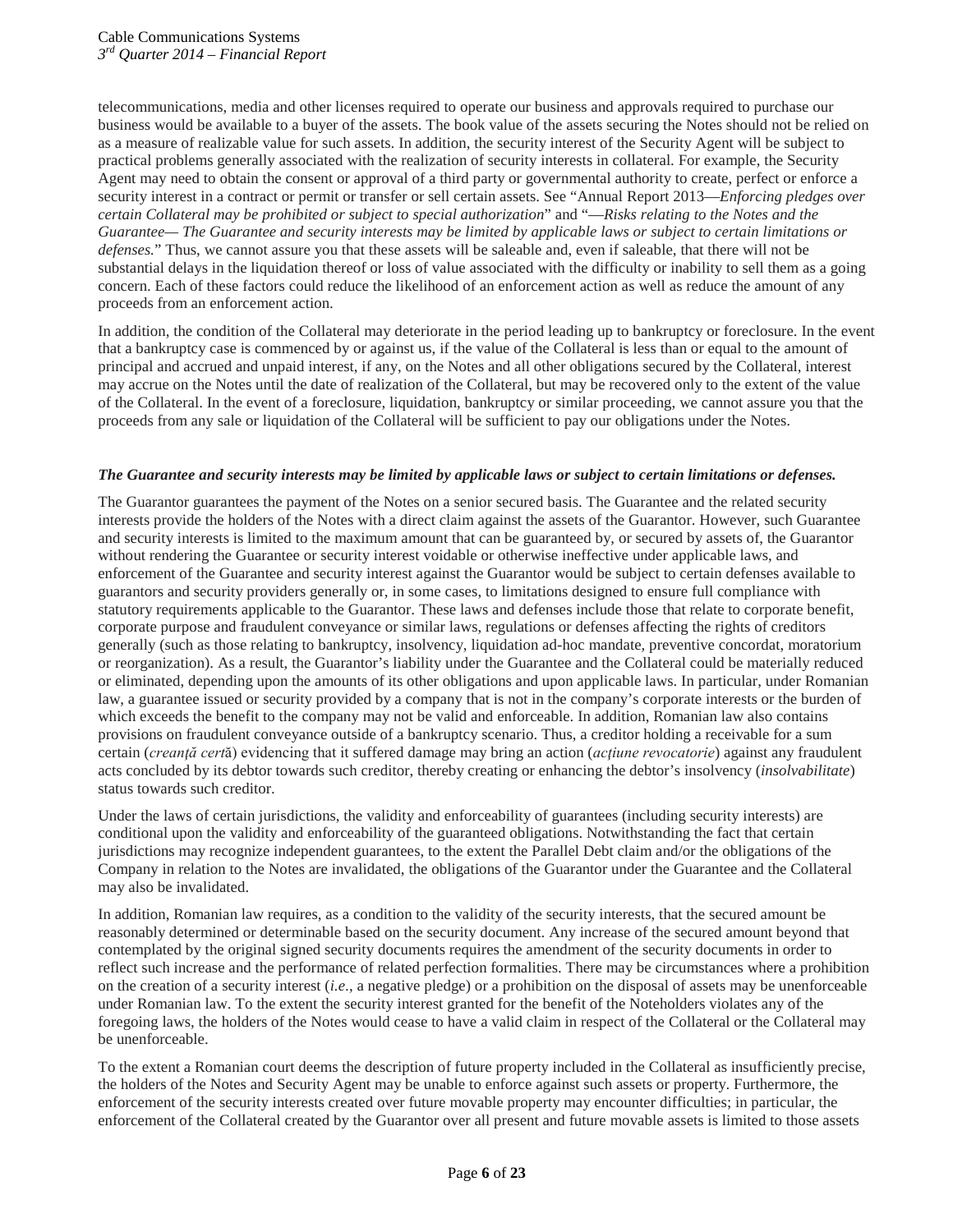that comprise the mortgaged property at the date of enforcement, which could be significantly less in value than the mortgaged property on the date that such mortgage was first granted.

With respect to any amounts due and unpaid by the Guarantor under the Guarantee that exceed the value of the Collateral securing such Guarantee or the value of the Collateral securing such Guarantee less the value of secured receivables incurred as part of the insolvency proceedings, as the case may be, in the event of competing enforcement claims or a sale of assets in bankruptcy under Romanian law any such amounts ranks junior to certain specified categories of existing and future unsecured indebtedness of the Guarantor, including, without limitation, new unsecured financing accessed during the insolvency proceedings, wages claims, claims resulting from the continuation of the debtor's activity after the commencement of the insolvency proceedings and budgetary claims.

# *Romanian insolvency laws may not be as favorable to prospective investors as other insolvency laws, and the Company's ability to recover any amounts due under the Proceeds Loan may be limited.*

The Guarantor and several of its subsidiaries are organized under the laws of Romania.

On 28 June 2014, Law no. 85/2014 regarding the insolvency prevention procedures and the insolvency procedure (the "New Insolvency Law") entered into force, repealing former insolvency Law no. 85/2006. The new insolvency law has made improvements in a few key sectors of the former insolvency legislation without changing the entire structure or process of the insolvency proceedings. Due to the novelty of the new insolvency law there is still no substantial doctrine, case law, general interpretation or market practice in relation to its interpretation and application and this may create additional legal risk pending the development of a consistent court practice.

The insolvency laws of Romania may not be as favorable to holders of the Notes with respect to the Guarantee and the security granted by the Guarantor in relation to it as the laws of the United Kingdom, the United States or other jurisdictions with regard to creditors' rights, priority of creditors, voidable acts and hardening periods, the ability to obtain post-petition interest and the duration of the insolvency proceeding. In the event that we experience financial difficulty, it is not possible to know with certainty in which jurisdiction or jurisdictions insolvency or similar proceedings would be commenced, or the outcome of such proceedings.

In the event of insolvency of a Romanian company, persons (such as holders of the Notes) in whose favor such company has pledged or mortgaged its property or part thereof will be secured creditors of such company and will, on liquidation, receive the realization of proceeds of the assets subject to the security interest in priority to all other claims other than (i) taxes, stamp duties and other expenses, costs and considerations relating to the sale of the said assets, including expenses with the conservation and administration of the said assets including receivables of utility providers; (ii) the consideration payable to the judicial administrator, liquidator and other experts involved in the proceedings; and (iii) secured receivables incurred as part of the insolvency proceedings. Secured financings granted to the debtor during the observation period (the period of no more than 12 months starting with the opening of the insolvency proceedings and ending on the date of approval or rejection of the reorganization plan) for the purposes of carrying out current activities, with the approval of the creditors' assembly, will also enjoy such priority in the case of a distribution of proceeds in liquidation. In principle, such financing will be secured with previously uncharged assets. If these are not sufficient, security can extend over charged assets with the consent of the existing secured creditors. If such consent is not granted, a *pari passu* rank in reimbursement would be granted to such new financing and the proceeds of enforcement would be split on a pro-rata basis with respect to all secured assets and rights of the debtor. In the event of the Guarantor's insolvency, third parties providing financing during the observation period, which are not parties to the Intercreditor Agreement, may be entitled to benefit from the Collateral and share in the proceeds of the Collateral on a *pari passu* basis with the holders of the Notes thus diluting the ability of the holders of the Notes to recover amounts due to them.

Secured claims will continue to accrue interest after the insolvency proceedings commence until full payment thereof, within the limit of the market value of the Collateral. However, if the realization proceeds of the secured assets are insufficient to meet the debt, as far as the balance between the debts secured by such assets and the proceeds resulting from the sale of such secured assets is concerned, a secured creditor will be treated as an unsecured creditor. See "—*The Notes and the Guarantee are secured only to the extent of the value of the Collateral.*" Payment of unsecured creditors' claims would rank behind, *inter alia*, the costs and expenses incurred in the liquidation in accordance with the prescribed priority, as well as other preferential claims (including secured claims, claims resulting from financing accessed as part of the insolvency process, claims resulting from the continuation of the debtor's activity after the commencement of the proceedings, administration costs, tax claims, unsecured bank debt, unsecured bond debt and trade debt and some wage claims) admitted by the liquidator. The New Insolvency Law changed the order of distribution in case of bankruptcy so as to allow unsecured bond debt to be repaid *pari passu* with bank debt and trade debt, with priority over other unsecured creditors.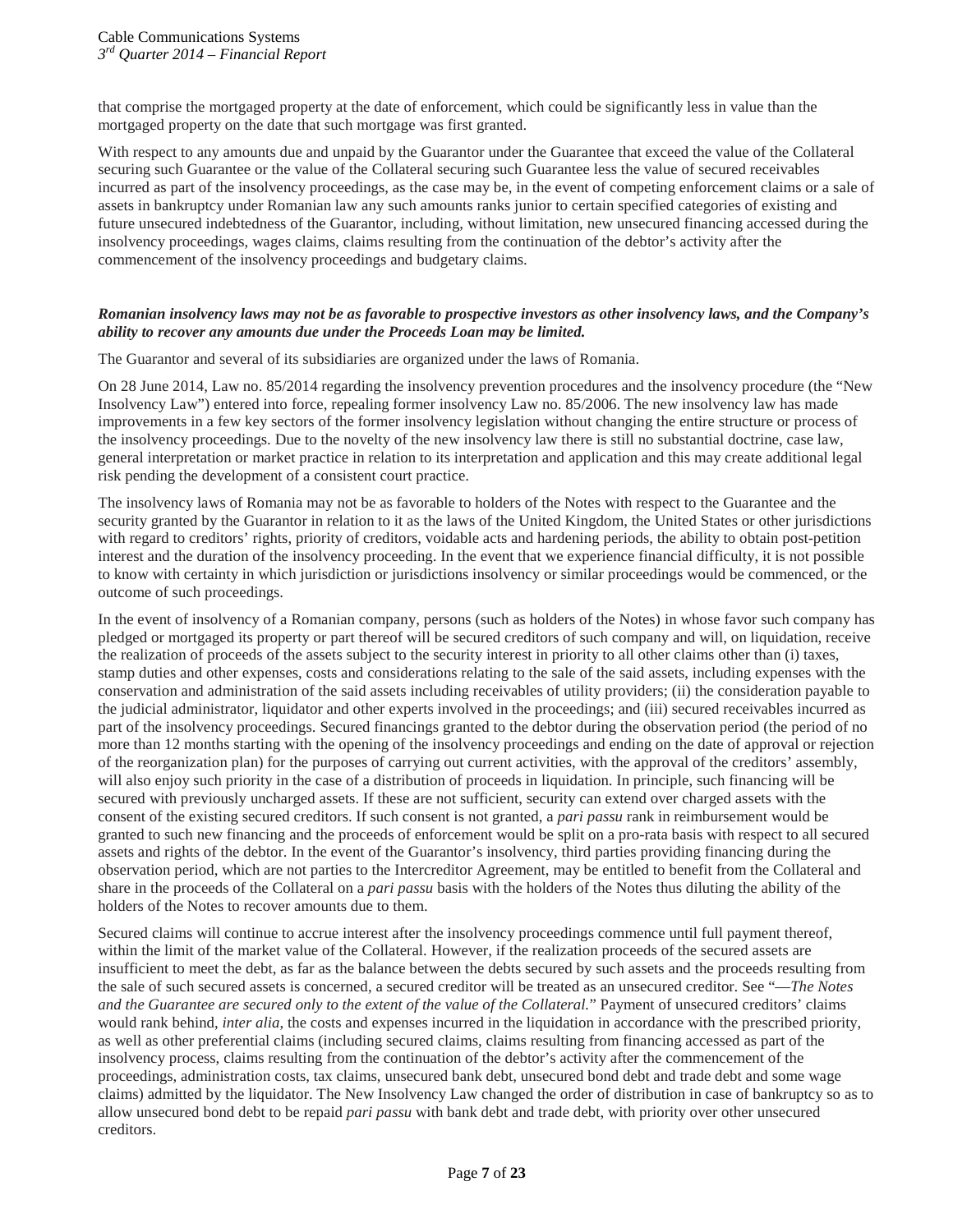Moreover, in case of unsecured claims, applicable law prohibits the accrual and payment of any interest, penalties or any ancillary costs after the commencement of insolvency. In the event of bankruptcy of the Guarantor, the Proceeds Loan (being granted by a shareholder), will be an unsecured claim subordinated in right of payment to all other indebtedness (except for claims resulting from transactions without consideration and claims of a bad-faith third party acquirer returning the assets or the value of the assets following the annulment of a transfer in the context of the proceedings or, respectively, of the subsequent third party acquirer of the assets (in Romanian, *tertul subdobanditor*) who did not pay an adequate consideration for the asset or it was aware or had to be aware of the fact that the transfer may be subject to annulment ) of the Guarantor towards creditors who (i) are not shareholders or (ii) are shareholders and hold less than 10% of, or voting rights in the share capital of the Guarantor. Therefore, in the event of insolvency of the Guarantor, the Company may not be able to recover any amounts under the Proceeds Loan, and consequently the Company may not be able to make payments on the Notes.

The commencement of insolvency proceedings mandates the automatic stay of all judicial actions or measures of enforcement for the purpose of recovering the receivables against the debtor or its assets, from which derogation can be obtained by certain secured creditors only if approved by the insolvency judge (*judecatorul sindic*). As an exception, the New Insolvency Law allows a creditor holding a certain and liquid receivable of more than 60 days overdue, with a value exceeding RON 40,000 and arising after the opening of the proceedings, to request the opening of bankruptcy proceedings against the debtor. This may result in such creditors causing enforcement over assets encumbered by security interest in favor of the Notes, while the Security Agent is prevented from acting outside the insolvency proceedings. This, however, does not alter the distribution preference of the secured creditor (*i.e*., Security Agent on behalf of the holders of Notes). The New Insolvency Law regulates additional exceptions to the stay of all judicial actions or measures of enforcement, such as (i) the right to make claims aimed at ascertaining the existence and/or amount of receivables resulting after the commencement of the insolvency; payment of such claims may be requested during the observation and reorganisation periods and is verified by the judicial administrator; (ii) the right to receive amounts resulting from enforcement proceedings finalised prior to the commencement of the insolvency proceedings (such amounts are directly payable); or (iii) the right of creditors secured with a moveable mortgage over account monies or a cash collateral to request the release of the money available in the relevant accounts upon commencement of the insolvency, in order to satisfy their outstanding receivables; amounts existing in escrow accounts may be released only following verification of the escrow conditions by the syndic judge.

Another effect of insolvency is the prohibition on the debtor to independently perform the management of its business starting from the commencement date of the insolvency proceedings, which will be taken over by a judicial administrator/liquidator appointed by the court. However, if general insolvency proceedings are commenced, a debtor may continue to perform the management of its business, under the supervision of the judicial administrator in the event that the debtor itself has introduced the insolvency request and asked to be allowed to enter into judicial reorganization and to continue to manage its business, subject to the approval of the creditors' assembly and the insolvency judge. Certain measures regarding the estate of the debtor, as well as those intended to lead to its reorganisation, including operations which fall under the ordinary course of business, require also the prior authorisation by the judicial administrator on the basis of a report of the special administrator.

# *Romanian law may not recognize the validity of clauses which trigger the acceleration of the Notes in the event of insolvency of the Guarantor.*

The New Insolvency Law provides that any contractual clauses which link the termination of an agreement, the loss of benefit of a term by the debtor or early acceleration of an obligation due to the opening of the procedure are null and void. In addition, any delay, limitations, prohibitions or similar measures contractually agreed to be triggered upon the opening of insolvency proceedings cannot be applied until the entry into bankruptcy. The law also provides that upon the opening of bankruptcy proceedings, all receivables become due and payable (*scadente* in Romanian) by operation of law (except for those resulting from qualified financial agreements, netting operations based on qualified financial agreements and netting arrangements). To the extent a Romanian court would find these provisions to pertain to Romanian public order under private international law, it may refuse to recognize the validity of these types of clauses under the Notes and their effects. This may result in the unenforceability of such clauses in the event of an insolvency of the Guarantor, which may limit or deny the ability of the holders of the Notes to exercise their rights under the Notes in such an event.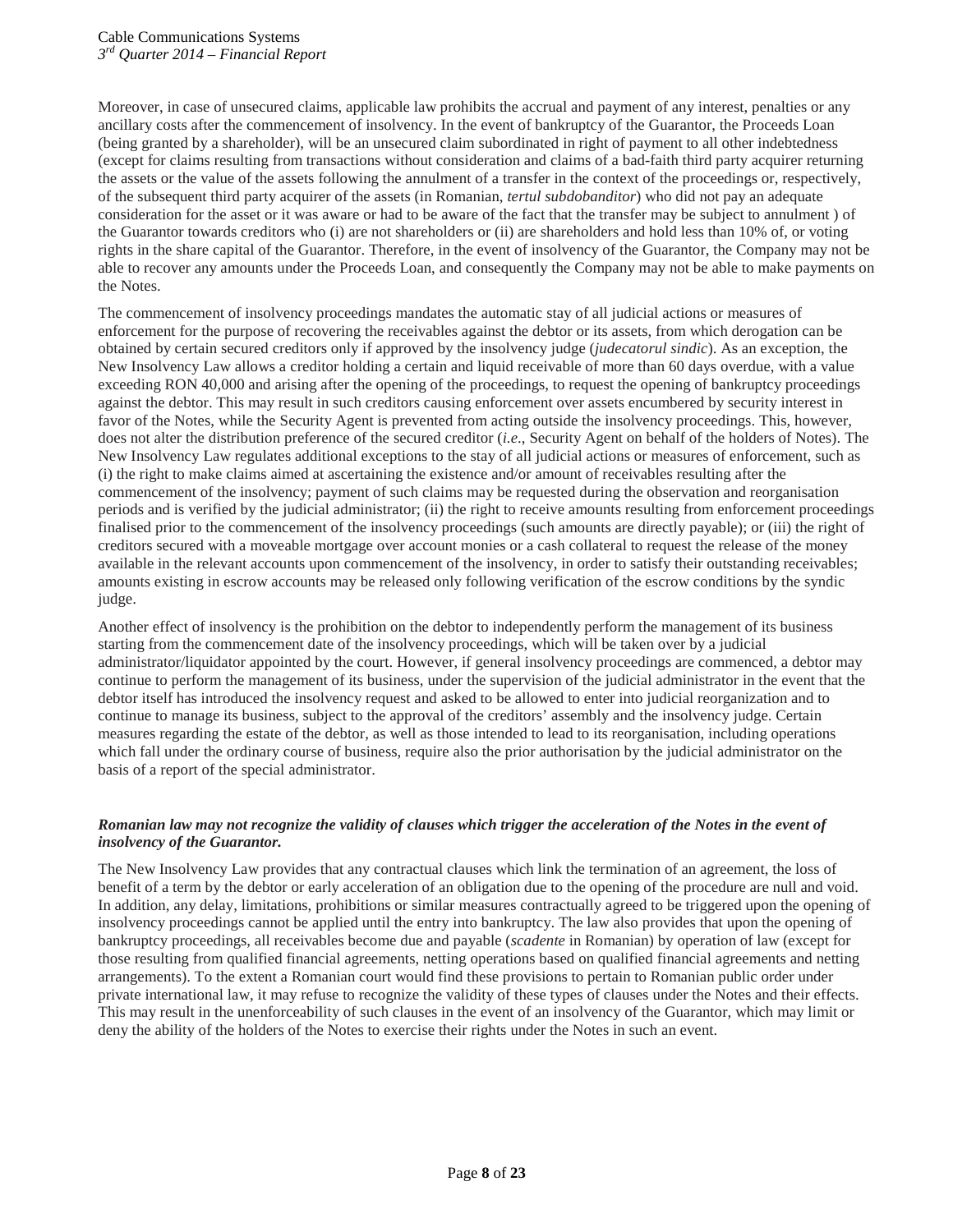# **As at the date of this report, we are no longer in the position to make the matches of the Romanian Football League and the Romanian Football Cup available to our customers**

Our right to broadcast the matches of the Romanian Football League for the past three seasons expired in May 2014.

The award of the right to broadcast the Romanian Football League for the following 5 seasons (starting 2014/2015 and ending 2019/2020) took place was conducted in a non-transparent procedure which did not allow interested parties the opportunity to bid. A Maltese incorporated vehicle, Intel Sky Broadcast Ltd. without any previous activity on the Romanian broadcasting market, was directly and exclusively granted all rights to broadcast the Romanian Football League and the Romanian Football Cup. This company is currently broadcasting these rights through two pay-Tv channels: Look TV and Look Plus. The channels were not owned by Intel Sky Broadcast Ltd at the date of the award and have been acquired in the intervening period and transformed from generalist free-to-air channels into pay-Tv channels focused on Romanian football.

We challenged the Romanian Football League's and the football clubs' behavior before the Romanian courts and the Romanian Competition Council. In August 2014, The Romanian Competition Council triggered an official investigation against the Romanian Football League and the football clubs for suspected breach of competition rules arising from the award procedure. The investigation is currently ongoing.

In the meanwhile, we have not agreed the terms for the carriage of Look TV and Look Plus and there is no assurance that we will be able to agree such terms in the future. The 2014/2015 season started in July 2014 and our main competitors on the Cable TV and DTH markets have agreed to carry these channels, though it should be noted that they have also increased the price of their subscription packages around the same time. The fact that we are currently unable to make the matches of the Romanian Football League and the Romanian Football Cup available to our customers may affect our ability to retain existing subscribers or to attract new customers on our Cable Tv and DTH platforms, may decrease the viewership and may indirectly affect our ability to retain customers for the other services we offer in Romania to the extent such customers were primarily subscribing to our services in order to be able to receive Romanian football matches.

#### **The military and political conflict in Ukraine may have consequences which may negatively affect our business**

Starting with February 2014, Ukraine, one of the main neighbours of Romania and Hungary, our core markets, has been confronting a severe internal crisis in which the Russian Federation is also alleged to be heavily involved. During this crisis, Ukraine lost control over the peninsula of Crimea to the Russian Federation and lost control over a significant part of its other eastern territories to pro-Russian separatists. The conflict was initially mainly political but has escalated into military confrontation.

In response to the perceived heavy intervention (including military intervention) by the Russian Federation in Ukraine, the United States of America and the European Union have imposed several sets of economic sanctions and are threatening further sanctions in the future. The Russian Federation has denied its involvement and has imposed certain retaliatory economic sanctions.

Although we are not currently directly or significantly affected by this crisis, in the event it escalates, it has the potential to cause materially adverse economic conditions or, in a worse case, military confrontation in the region. Effects are to a large extent unpredictable, but may include further economic sanctions which may negatively affect the economies of our countries of operation, significant currency fluctuations, increases in interest rates, decreases in the availability of credit and increases in energy prices. These and other unforeseen negative effects of the crisis may materially adversely affect our business, financial condition and results of operations.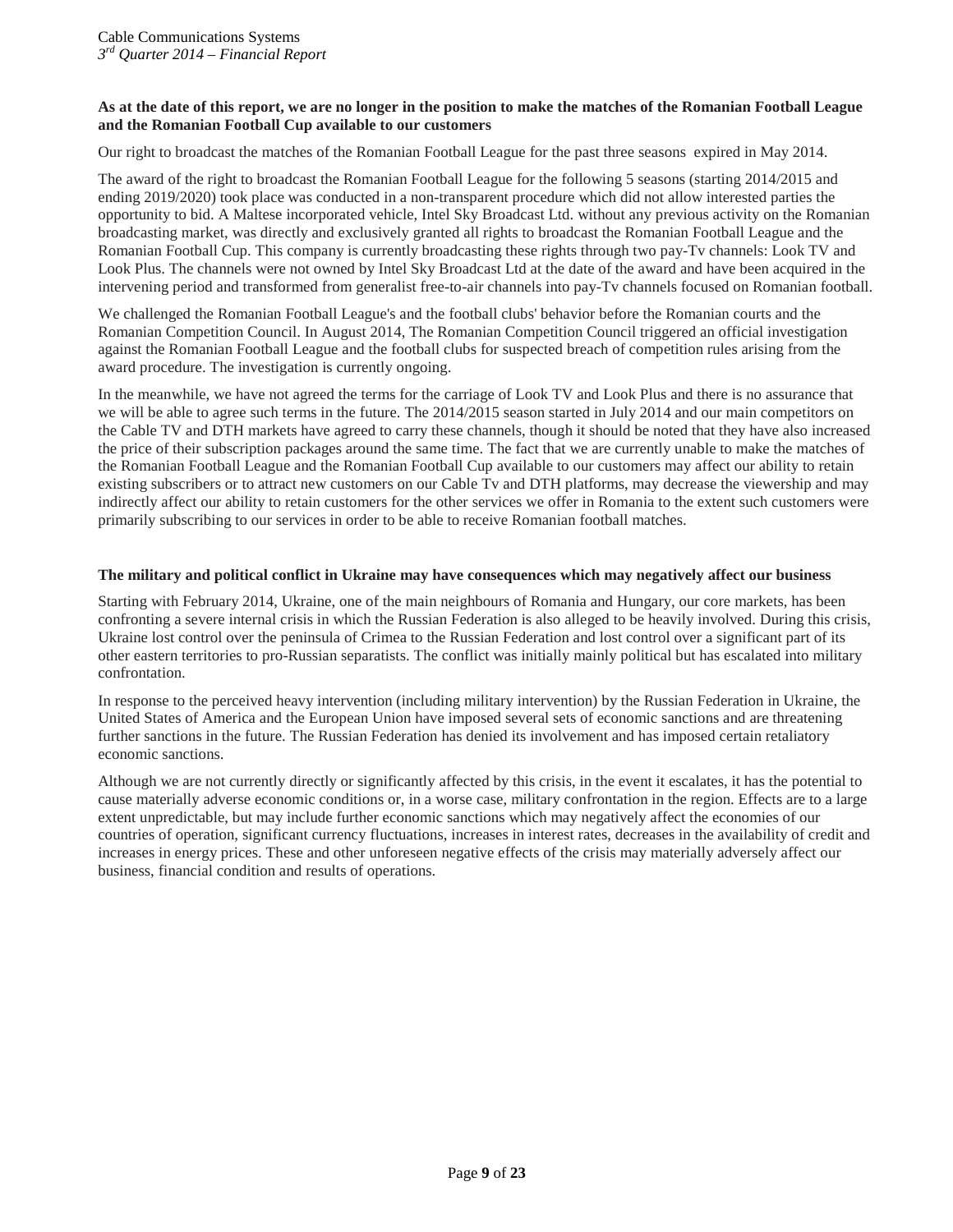# <span id="page-9-0"></span>**3. MANAGEMENT'S DISCUSSION AND ANALYSIS OF FINANCIAL CONDITION AND RESULTS OF OPERATIONS for the three month period ended September 30, 2014**

*This report includes and analyses the unaudited condensed consolidated financial statements of the Company as of September 30, 2014.*

*The following discussion and analysis of the financial condition and results of operations of the Company and its subsidiaries should be read in conjunction with the unaudited condensed consolidated interim financial report of the Company and its subsidiaries as at and for the nine months ended September 30, 2014 and the related notes, prepared in accordance with IFRS.*

*The following discussion includes forward-looking statements based on assumptions about our future business.*

#### **OVERVIEW**

We are a leading provider of pay TV and telecommunications services in Romania and Hungary and of mobile services as an MVNO to the large Romanian communities in Spain and Italy. We also provide DTH satellite services in the Czech Republic. Our service offerings include cable TV, fixed internet and data, fixed- line telephony, mobile telephony, mobile internet and data and DTH satellite television services. We offer to our cable TV and DTH customers a large number of channels produced by third parties. We also offer our own TV channels and pay TV services, which carry premium movies and sports content to our customers in Romania and Hungary.

For the three months ended September 30, 2014, we had revenues of  $\in$  70.1 million, other income of  $\in$ 1.3 million, net loss of €2.4 million and Adjusted EBITDA of €56.7 million. For the nine months ended September 30, 2014, we had revenues of €484.0 million, other income of €9.6 million, net profit of €11.3 million and Adjusted EBITDA of €174.7 million.

#### **RECENT DEVELOPMENTS**

#### **Business**

Starting with the annual report as of and for the period ended December 31, 2014 our new financial auditors will be Ernst & Young.

In June 2014, the National Media and Infocommunications Authority (NMHH) in Hungary organised a mobile spectrum auction. At the end of September 2014 was announced that we won one frequency block in the 1,800 MHz spectrum. We paid the frequency fee of HUF 10 billion ( $\text{\textless}2.2$  million) at the beginning of October 2014.

Starting with June 2014 we have launched a campaign aiming to increase our mobile customer base in Romania. The campaign promotes an attractive offer targeted at new and existing clients including a variety of mobile phones for purchase on spot or in installments. The campaign is supported by nationwide media advertising (TV, radio, outdoor, online).

Starting with the beginning of 2014 we launched a retention campaign aiming to increase the contractual period for the existing customers for a period of up to 2 years, offering as incentive media related equipments at a subsidized price or discounts for the monthly subscription.

On March 28, 2014 we signed a full MVNO agreement with Telecom Italia and we expect to finalize the implementation in the first quarter of 2015. The contract is valid for 5 years starting with the moment when the services are fully available.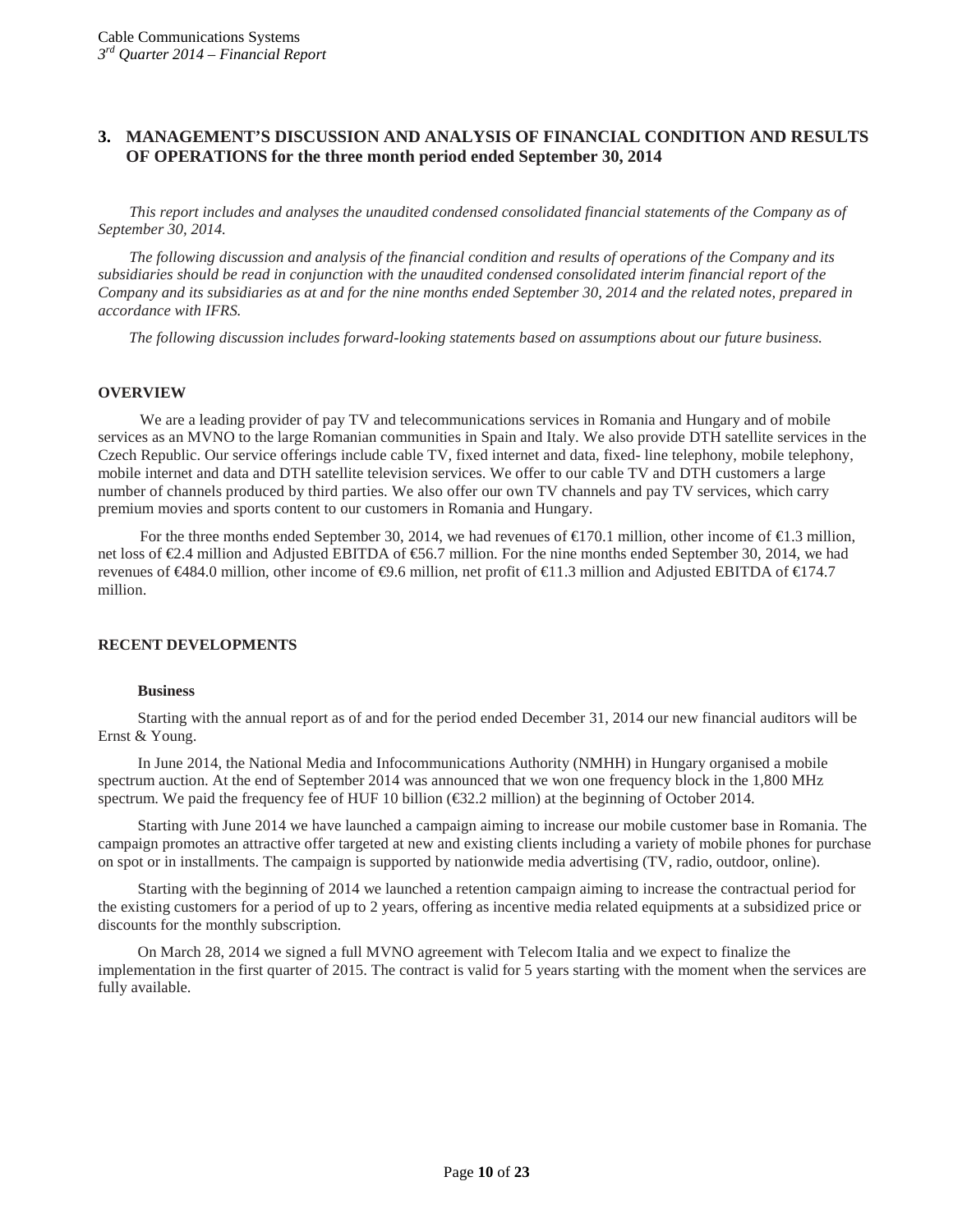#### **BASIS OF FINANCIAL PRESENTATION**

The Company prepares its consolidated financial statements in accordance with IFRS. For the periods analyzed in this report, the Company's presentation currency was the euro.

#### **Functional Currencies and Presentation Currency**

Each of our Group entities prepares its individual financial statements in the currency of the primary economic environment in which it operates; this local currency is the functional currency of the entity.

The Company presents its consolidated financial statements in euros. The Company uses the euro as the presentation currency of its consolidated financial statements under IFRS because the euro is used as a reference currency in the telecommunications industry in the European Union and management analysis and reporting is prepared in euros.

#### **Segments**

We evaluate business and market opportunities and considers our results primarily on a country by country basis. As such, we report our results of operations in accordance with four geographic segments: Romania, Hungary, Spain and Other, which includes our operations in the Czech Republic and Italy. During the period under review, our Other segment also included our operations in Croatia, Serbia and Slovakia. We disposed our operations in Croatia (March 2013) and in Slovakia (August 2013), and sold a 76% interest in our operations in Serbia (May 2013).

In addition, we present revenues and certain other financial information in accordance with our six business lines: cable TV, fixed internet and data, fixed-line telephony, mobile telephony, mobile internet and data and DTH.

# **TRENDS AND OTHER FACTORS IMPACTING OUR RESULTS OF OPERATIONS**

The following are the key factors that have significantly affected our results of operations and financial condition during the periods under review, or which we expect will significantly affect our operations in the future.

# **Exchange Rates**

Our operating subsidiaries record their financial results in their respective functional currencies (principally the Romanian leu; to a lesser extent, the Hungarian forint, Euro and the Czech koruna), which are then translated into euros in preparing our consolidated financial statements. In addition, because the mix of currencies in which our operating expenses are incurred differs significantly from the mix of currencies in which we generate revenue, we are also exposed to significant currency transactional risk.

In recent years, the values of local currencies in the principal countries where we operate have fluctuated considerably relative to the euro, our presentation currency, and the U.S. dollar. We have significant exposure to both currencies as we purchase certain content for our cable TV and DTH businesses in U.S. dollars and euros. In the nine month period ended September 30, 2014, compared with the same period in 2013, the Romanian leu declined by 0.9% relative to the euro and appreciated by 1.3% relative to the U.S. dollar, and the Hungarian forint declined by 4.0% relative to the euro and declined by 1.7% relative to the U.S. dollar. In the third quarter of 2014, compared with the same period in 2013, the Romanian leu appreciated by 0.7% relative to the euro and appreciated by 1.4% relative to the U.S. dollar, and the Hungarian forint declined by 4.8% relative to the euro and declined by 4.0% relative to the U.S. dollar.

Going forward, we plan to continue to present our consolidated financial results in euros. Any further significant appreciation of the euro against our other functional currencies in coming periods could have the effect of significantly reducing our financial results as reported in euro

The following table sets out the period end and average exchange rates of the euro against each of our local functional currencies, in each case as reported by the relevant central bank on its website (unless otherwise stated):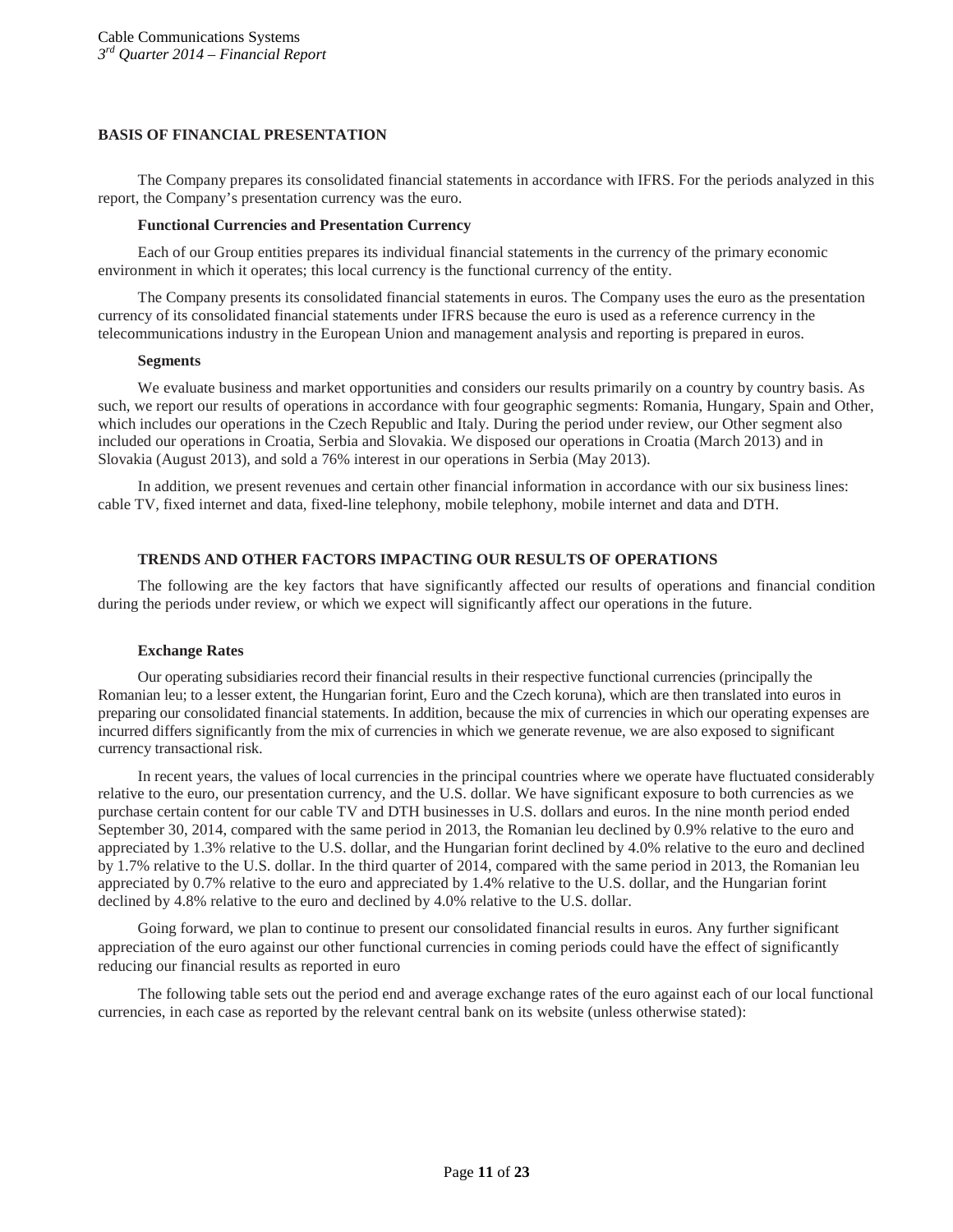# Cable Communications Systems

*3rd Quarter 2014 – Financial Report*

|                                           | As at and for the three<br>months ended September 30 |        | As at and for the nine<br>months ended September 30 |        |  |  |
|-------------------------------------------|------------------------------------------------------|--------|-----------------------------------------------------|--------|--|--|
|                                           | 2013                                                 | 2014   | 2013                                                | 2014   |  |  |
|                                           | Value of one euro in the relevant currency           |        |                                                     |        |  |  |
| Romanian leu (RON)                        |                                                      |        |                                                     |        |  |  |
| Beginning of period                       | 4.46                                                 | 4.39   | 4.43                                                | 4.48   |  |  |
| End of period                             | 4.46                                                 | 4.41   | 4.46                                                | 4.41   |  |  |
| Average rate                              | 4.44                                                 | 4.41   | 4.41                                                | 4.45   |  |  |
| <b>Hungarian forint (HUF)</b>             |                                                      |        |                                                     |        |  |  |
| Beginning of period                       | 295.16                                               | 310.19 | 291.29                                              | 296.91 |  |  |
| End of period                             | 298.48                                               | 310.36 | 298.48                                              | 310.36 |  |  |
| Average rate                              | 298.00                                               | 312.33 | 296.75                                              | 308.76 |  |  |
| Czech koruna (CZK)                        |                                                      |        |                                                     |        |  |  |
| Beginning of period                       | 25.95                                                | 27.43  | 25.14                                               | 27.43  |  |  |
| End of period                             | 25.74                                                | 27.50  | 25.74                                               | 27.50  |  |  |
| Average rate                              | 25.85                                                | 27.66  | 25.75                                               | 27.52  |  |  |
| Serbian dinar (RSD)                       |                                                      |        |                                                     |        |  |  |
| Beginning of period                       | N.R.                                                 | N.R.   | 113.72                                              | N.R.   |  |  |
| End of period                             | N.R.                                                 | N.R.   | 114.60                                              | N.R.   |  |  |
| Average rate                              | N.R.                                                 | N.R.   | 112.68                                              | N.R.   |  |  |
| Croatian kuna (HRK)                       |                                                      |        |                                                     |        |  |  |
| Beginning of period                       | N.R.                                                 | N.R.   | 7.55                                                | N.R.   |  |  |
| End of period                             | N.R.                                                 | N.R.   | 7.61                                                | N.R.   |  |  |
| Average rate                              | N.R.                                                 | N.R.   | 7.56                                                | N.R.   |  |  |
| United States Dollar (USD) <sup>(1)</sup> |                                                      |        |                                                     |        |  |  |
| Beginning of period                       | 1.31                                                 | 1.37   | 1.32                                                | 1.38   |  |  |
| End of period                             | 1.35                                                 | 1.26   | 1.35                                                | 1.26   |  |  |
| Average rate                              | 1.32                                                 | 1.33   | 1.32                                                | 1.35   |  |  |

(1) According to the exchange rates published by the European Central Bank. *N.R. Not relevant*

In the three months ended September 30, 2014, we had a net foreign exchange loss (which is recognized in net finance expenses on our statement of comprehensive income) of €5.3 million due to the depreciation of the Romanian leu against the euro at the end of the quarter as compared to June 30, 2014. In the three months ended September 30, 2013, we had a net foreign exchange gain of €10.2 million due to the appreciation of the Romanian leu against the US dollar at the end of the quarter as compared to June 30, 2013.

In the nine months ended September 30, 2014, we had a net foreign exchange gain (which is recognized in net finance income on our statement of comprehensive income) of  $E$ 12.1 million due to the appreciation of the Romanian leu against the euro at the end of the quarter as compared to December 31, 2013. In the nine months ended September 30, 2013, we had a net foreign exchange gain of €4.1 million due to the appreciation of the Romanian leu against the US dollar at the end of the quarter as compared to December 31, 2012.

# **Growth in Business, RGUs and ARPU**

Our revenues are most directly a function of the number of our RGUs and ARPU. Neither of these terms is a measure of financial performance under IFRS, nor have these measures been reviewed by an outside auditor, consultant or expert. Each of these measures is derived from management estimates. See "*Important Information – Operating and Market Data*"

The following table shows, by segment and business, our RGUs at the beginning and end of the third quarter in each of 2013 and 2014 and monthly ARPU for the three months ended September 30, 2014. ARPU figures are not shown on a constant currency basis.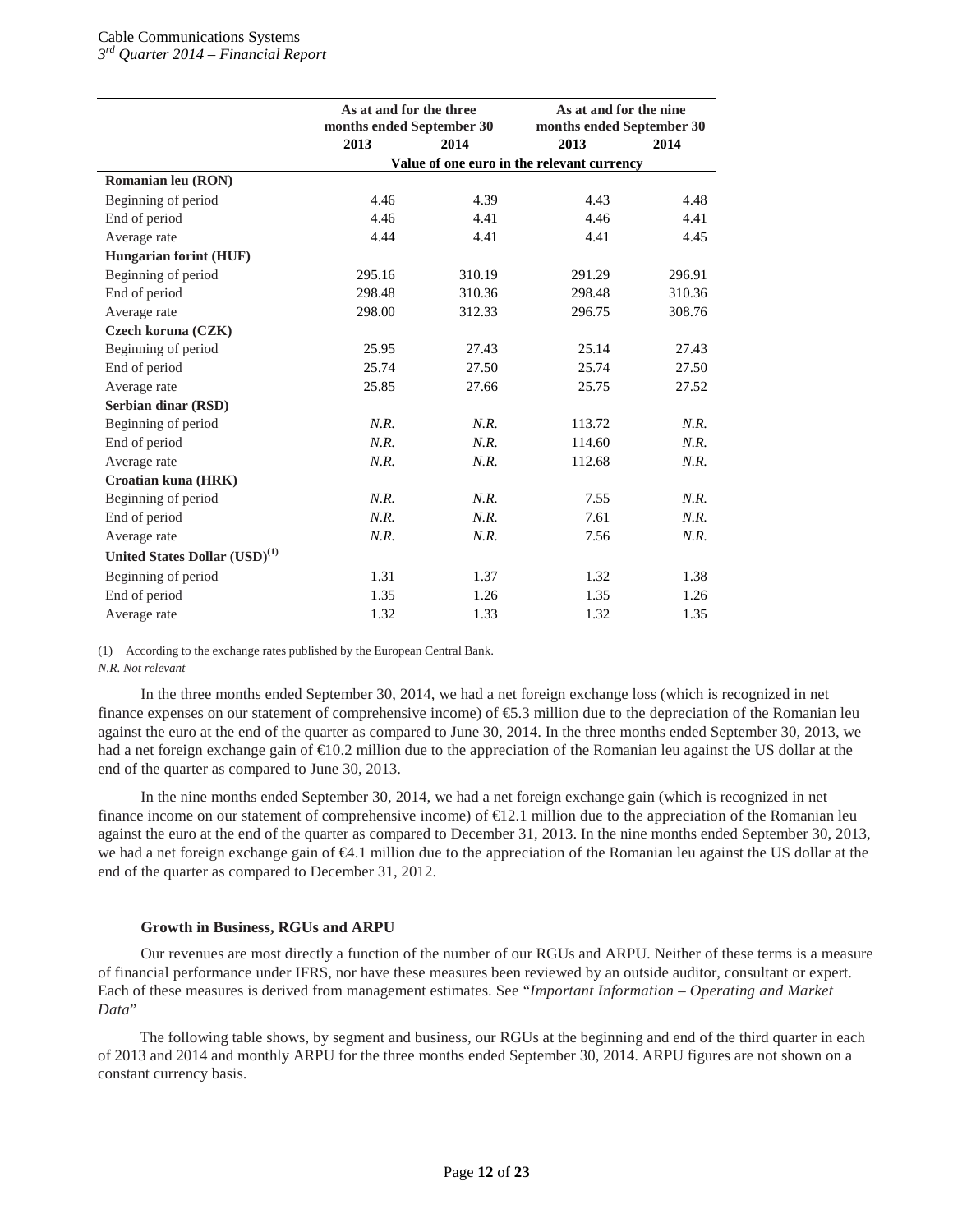*3rd Quarter 2014 – Financial Report*

|                                        | <b>RGUs (in thousands)</b> |                          |               |                     | <b>ARPU (EUR/RGU/month)</b> |               |                      |                          |               |
|----------------------------------------|----------------------------|--------------------------|---------------|---------------------|-----------------------------|---------------|----------------------|--------------------------|---------------|
|                                        |                            |                          | $\frac{0}{0}$ |                     |                             | $\frac{0}{0}$ | For the three months |                          | $\frac{0}{0}$ |
|                                        | As at June 30,             |                          | change        | As at September 30, |                             | change        | ended September 30,  |                          | change        |
|                                        | 2013                       | 2014                     |               | 2013                | 2014                        |               | 2013                 | 2014                     |               |
| Romania                                |                            |                          |               |                     |                             |               |                      |                          |               |
| Cable TV                               | 2,397                      | 2,535                    | 5.8%          | 2,413               | 2,559                       | 6.1%          | 5.12                 | 5.13                     | 0.2%          |
| Fixed Internet and data                |                            |                          |               |                     |                             |               |                      |                          |               |
| Residential                            | 1,553                      | 1,670                    | 7.5%          | 1,565               | 1,698                       | 8.5%          | 5.14                 | 5.22                     | 1.6%          |
| <b>Business</b>                        | 74                         | 83                       | 12.2%         | 75                  | 86                          | 14.7%         | 46.25                | 42.62                    | $-7.8%$       |
| Mobile internet and data               | 647                        | 852                      | 31.7%         | 665                 | 1,053                       | 58.3%         | 1.72                 | 1.48                     | $-14.0%$      |
| Fixed-line telephony                   |                            |                          |               |                     |                             |               |                      |                          |               |
| Residential                            | 1,427                      | 1,380                    | $-3.3%$       | 1,417               | 1,365                       | $-3.7%$       | 1.67                 | 1.27                     | $-24.0%$      |
| <b>Business</b>                        | 115                        | 119                      | 3.5%          | 115                 | 120                         | 4.3%          | 5.35                 | 4.25                     | $-20.6%$      |
| Mobile telephony                       | 1,132                      | 1,087                    | $-4.0%$       | 1,110               | 1,217                       | 9.6%          | 1.57                 | 5.23                     | 233.1%        |
| <b>DTH</b>                             | 863                        | 765                      | $-11.4%$      | 840                 | 741                         | $-11.8%$      | 4.75                 | 4.84                     | 1.9%          |
| <b>Hungary</b>                         |                            |                          |               |                     |                             |               |                      |                          |               |
| Cable TV                               | 392                        | 402                      | 2.6%          | 397                 | 405                         | 2.0%          | 7.27                 | 6.92                     | $-4.8%$       |
| Fixed internet and data                | 312                        | 333                      | 6.7%          | 319                 | 339                         | 6.3%          | 7.69                 | 7.59                     | $-1.3%$       |
| Mobile internet and data $^{(1)}$      | 23                         | 20                       | $-13.0%$      | 22                  | 20                          | $-9.1%$       | 6.76                 | 6.52                     | $-3.6%$       |
| Fixed-line telephony                   | 273                        | 292                      | 7.0%          | 279                 | 296                         | 6.1%          | 2.96                 | 2.34                     | $-20.9%$      |
| <b>DTH</b>                             | 358                        | 341                      | $-4.7%$       | 353                 | 339                         | $-4.0%$       | 7.93                 | 7.64                     | $-3.7%$       |
| Spain                                  |                            |                          |               |                     |                             |               |                      |                          |               |
| Mobile telephony $(2)$                 | 269                        | 364                      | 35.3%         | 291                 | 389                         | 33.7%         | 12.19                | 9.88                     | $-18.9%$      |
| Mobile internet and data $^{(2)}$      | 67                         | 154                      | 129.9%        | 86                  | 172                         | 100.0%        | 4.99                 | 5.56                     | 11.4%         |
| Other                                  |                            |                          |               |                     |                             |               |                      |                          |               |
| $DTH^{(6)}$                            | 172                        | 145                      | $-15.7%$      | 167                 | 139                         | $-16.8%$      | 8.23                 | 7.82                     | $-5.0%$       |
| Mobile telephony $(5)$                 | 56                         | 57                       | 1.8%          | 60                  | 58                          | $-3.3%$       | 8.15                 | 7.36                     | $-9.7%$       |
| Mobile internet and data $^{(2)}$      |                            | $\overline{2}$           | N.M.          |                     | $\mathfrak{2}$              | N.M.          |                      | 5.23                     | N.M.          |
| <b>Discontinued Operations</b>         |                            |                          |               |                     |                             |               |                      |                          |               |
| Cable $TV^{(5)}$                       | 41                         | $\overline{\phantom{a}}$ | N.M.          |                     | $\overline{\phantom{a}}$    | N.M.          | 6.93                 | $\overline{\phantom{a}}$ | N.M.          |
| Fixed internet and data <sup>(5)</sup> | 6                          | ä,                       | N.M.          |                     |                             | N.M.          | 7.47                 |                          | N.M.          |
| $DTH^{(6)}$                            | 212                        | L,                       | N.M.          |                     | $\sim$                      | N.M.          | 8.35                 | $\overline{\phantom{a}}$ | N.M.          |

(1) As a reseller, selling services which utilize the Telenor network under our "Digi" brand.

(2) As an MVNO.

(3) Includes services provided in Czech Republic

(4) As an MVNO. Services only provided in Italy.

(5) Services only provided in Slovakia. We completed the sale of our operations in Slovakia on August 31, 2013.

(6) This includes services provided by our Slovak, Serbian and Croatian operations. A 76% interest in our Serbian subsidiary was sold in May 2013, and our operations in Croatia and in Slovakia were sold in March 2013 and in August 2013, respectively.

N.M – not meaningful

#### **Acquisitions and Divestitures**

On August 31, 2013, we completed the sale of our Slovak subsidiary for €53 million, subject to adjustments and the occurrence of certain other events. After certain adjustments, the price was reduced to  $\text{\textsterling}1.3$  million out of which  $\text{\textsterling}0.3$ million was paid to us by the end of September 2014. The balance of  $\bigoplus$  million, is expected to be paid until September 5, 2015, subject to the occurrence of certain other events.

On May 29, 2013, we sold a 76% interest in our Serbian subsidiary to one of our minority shareholders for €0.6 million.

In March 2013, we sold our Croatian subsidiary for €0.9 million pursuant to an agreement dated February 19, 2013.

In aggregate, the total revenues generated from these subsidiaries was €4.3 million and the EBITDA generated from these subsidiaries was €1.6 million in the three months ended September 30, 2013 and the total revenues generated from these subsidiaries was €18.8 million and the EBITDA generated from these subsidiaries was €6.6 million in the nine months ended September 30, 2013.

These disposals were intended to streamline our operations and further focus our business on our core markets of Romania and Hungary. Should favourable opportunities arise in the future, we may dispose of our operations in the Czech Republic.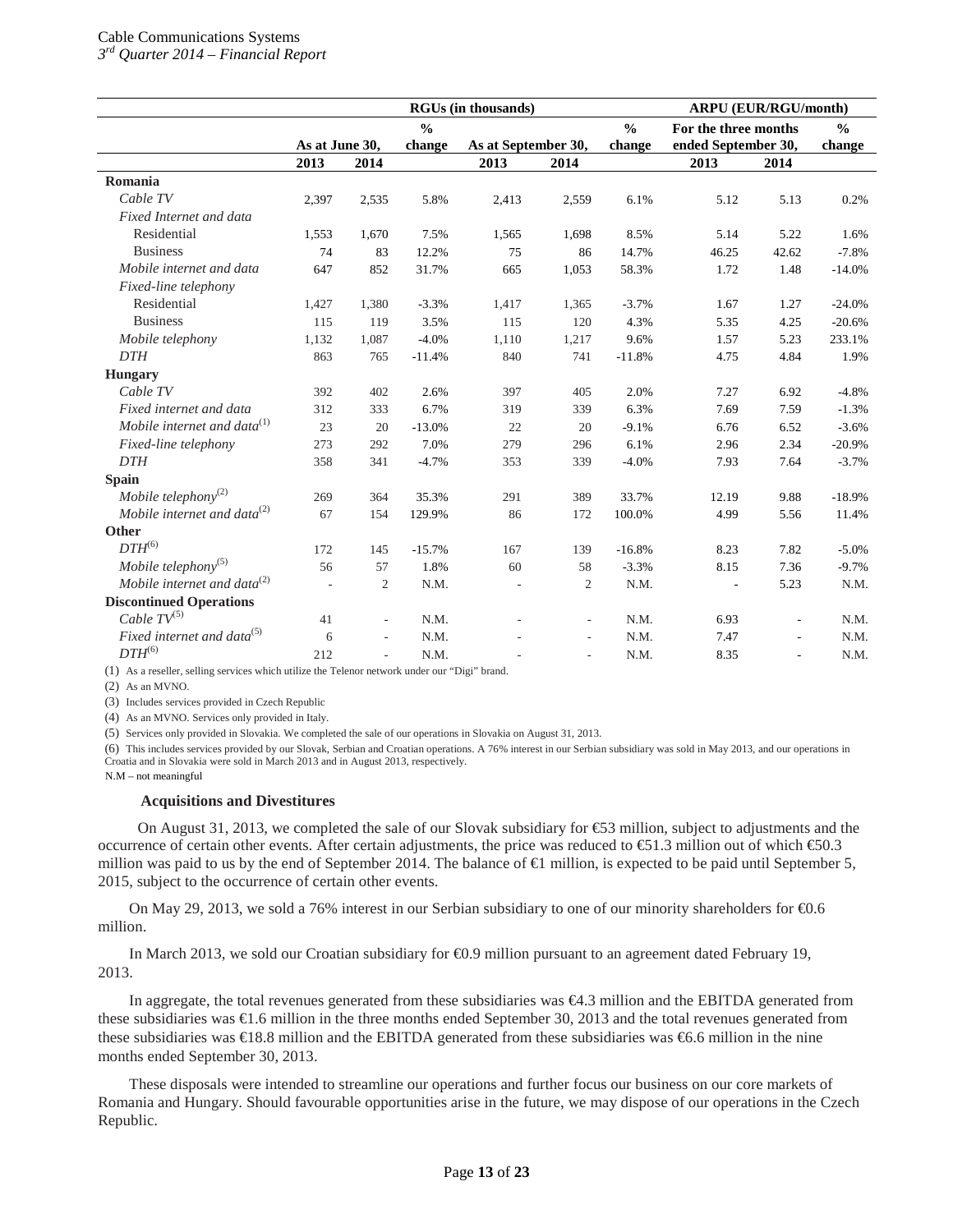# **HISTORICAL RESULTS OF OPERATIONS**

#### **Results of Operations for the three and for the nine months ended September 30, 2013 and 2014**

|                                           | Three months ended<br>September 30, |        | Nine months ended<br>September 30, |        |
|-------------------------------------------|-------------------------------------|--------|------------------------------------|--------|
|                                           | 2013                                | 2014   | 2013                               | 2014   |
|                                           | (euro in millions)                  |        | (euro in millions)                 |        |
| <b>Revenues</b>                           |                                     |        |                                    |        |
| Romania                                   | 105.0                               | 122.9  | 311.8                              | 344.3  |
| Hungary                                   | 29.6                                | 29.1   | 89.0                               | 88.6   |
| Spain                                     | 11.5                                | 14.1   | 36.1                               | 39.4   |
| Other                                     | 5.6                                 | 4.6    | 17.6                               | 14.1   |
| Discontinued operations                   | 4.3                                 |        | 18.8                               |        |
| Elimination of intersegment revenues      | (1.1)                               | (0.7)  | (3.6)                              | (2.4)  |
| <b>Total revenues</b>                     | 155.0                               | 170.1  | 469.6                              | 484.0  |
| Other income                              | 37.8                                | 1.3    | 37.8                               | 9.6    |
|                                           |                                     |        |                                    |        |
| <b>Operating expenses</b>                 |                                     |        |                                    |        |
| Romania                                   | 56.1                                | 79.4   | 163.8                              | 208.8  |
| Hungary                                   | 18.3                                | 17.7   | 55.1                               | 54.0   |
| Spain                                     | 10.2                                | 12.8   | 30.5                               | 36.4   |
| Other                                     | 4.8                                 | 4.1    | 14.3                               | 12.5   |
| Discontinued operations                   | 2.7                                 |        | 12.2                               |        |
| Elimination of intersegment expenses      | (1.1)                               | (0.7)  | (3.6)                              | (2.4)  |
| Depreciation, amortization and impairment |                                     |        |                                    |        |
| of tangible and intangible assets         | 48.2                                | 42.0   | 153.3                              | 140.5  |
| <b>Total operating expenses</b>           | 139.3                               | 155.4  | 425.6                              | 449.9  |
|                                           |                                     |        |                                    |        |
| <b>Operating profit</b>                   | 53.5                                | 16.0   | 81.8                               | 43.7   |
| Finance income                            | 10.7                                | 0.7    | 4.7                                | 12.8   |
| Finance expense                           | (10.8)                              | (18.7) | (34.3)                             | (43.8) |
| Net finance costs                         | (0.2)                               | (18.0) | (29.6)                             | (31.1) |
|                                           |                                     |        |                                    |        |
| Profit / (Loss) before taxation           | 53.3                                | (2.0)  | 52.2                               | 12.6   |
| Income tax benefit/(expense)              | (9.8)                               | (0.5)  | (9.9)                              | (1.4)  |
| Profit / (Loss) for the period            | 43.5                                | (2.4)  | 42.3                               | 11.3   |

#### *Revenues*

Our revenues for the three months ended September 30, 2014 were €170.1 million, compared with €155.0 million for the three months ended September 30, 2013, an increase of 9.7%. On a constant currency basis (by reference to the three month period ended September 30, 2013 average exchange rates), our revenues would have grown by an additional €0.9 million to €171.0 million for the three months ended September 30, 2014, an aggregate increase of 10.3%.

Our revenues from continuing operations for the three months ended September 30, 2014 were €170.1 million, compared with €150.7 million for the three months ended September 30, 2013, an increase of 12.9%. On a constant currency basis (by reference to the three month period ended September 30, 2013 average exchange rates), our revenues from continuing operations would have grown by an additional  $\Theta$ . 9 million to  $\Theta$  71.0 million for the three months ended September 30, 2014, an aggregate increase of 13.5%.

Our revenues for the nine months ended September 30, 2014 were €484.0 million, compared with €469.6 million for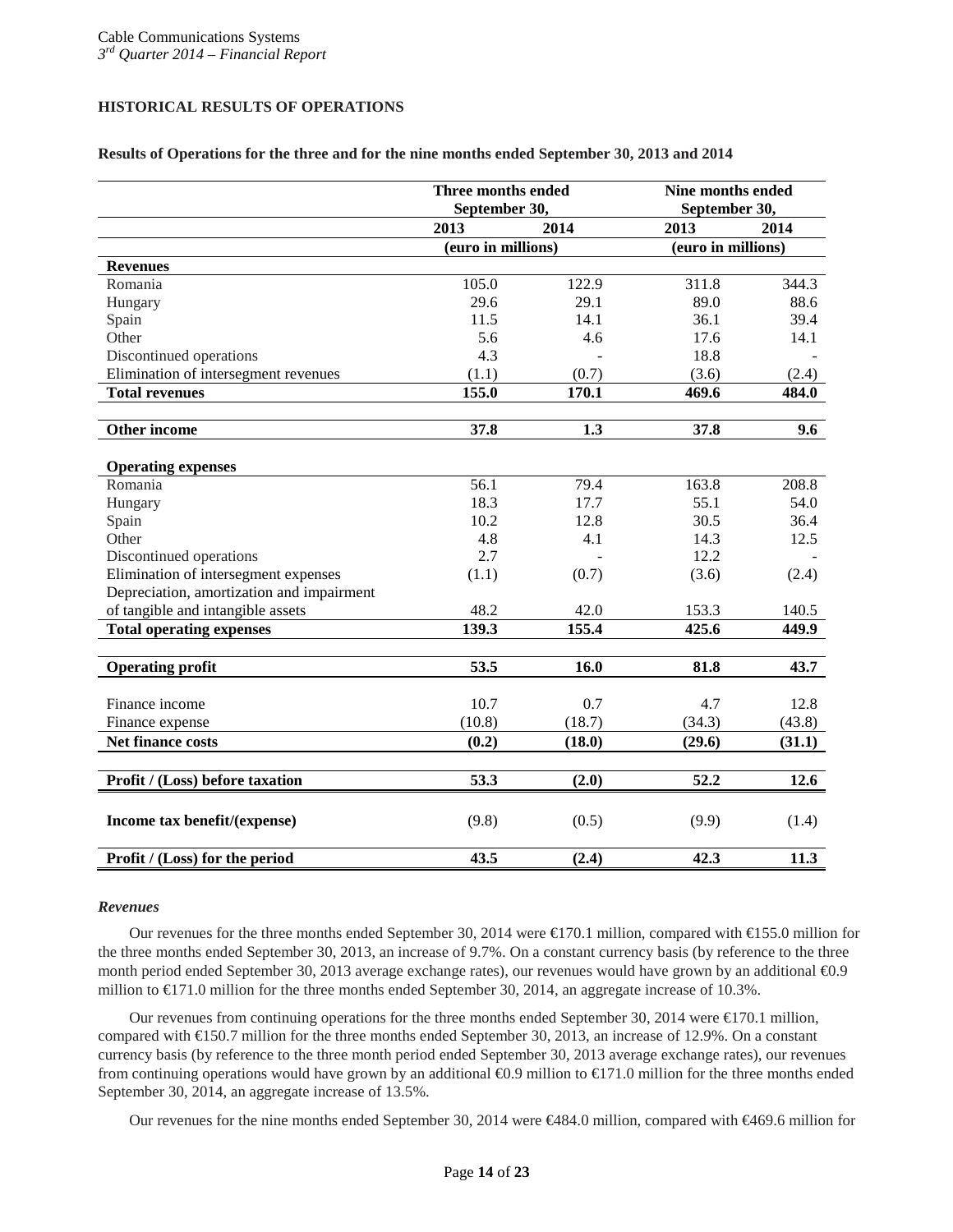the nine months ended September 30, 2013, an increase of 3.1%. On a constant currency basis (by reference to the nine month period ended September 30, 2013 average exchange rates), our revenues would have grown by an additional €6.4 million to €490.4 million for the nine months ended September 30, 2014, an aggregate increase of 4.4%.

Our revenues from continuing operations for the nine months ended September 30, 2014 were €484.0 million, compared with €450.8 million for the nine months ended September 30, 2013, an increase of 7.4%. On a constant currency basis (by reference to the nine month period ended September 30, 2013 average exchange rates), our revenues from continuing operations would have grown by an additional €6.4 million to €490.4 million for the nine months ended September 30, 2014, an aggregate increase of 8.8%.

The following tables show the distribution of revenues by country and business line for the three and nine months ended September 30, 2013 and 2014 and the revenues calculated on constant currency basis:

|                                | Three months ended<br>September 30, |                    | % change | Nine months ended<br>September 30, |                          | $\frac{0}{0}$<br>change |
|--------------------------------|-------------------------------------|--------------------|----------|------------------------------------|--------------------------|-------------------------|
|                                | 2013                                | 2014               |          | 2013                               | 2014                     |                         |
|                                |                                     | (euro in millions) |          | (euro in millions)                 |                          |                         |
| Romania                        |                                     |                    |          |                                    |                          |                         |
| Cable TV                       | 36.9                                | 39.2               | 6.2%     | 110.0                              | 115.9                    | 5.4%                    |
| Fixed internet and data        | 34.4                                | 37.2               | 8.1%     | 102.7                              | 110.1                    | 7.2%                    |
| Fixed-line telephony           | 9.0                                 | 6.8                | $-24.4%$ | 27.0                               | 22.7                     | $-15.9%$                |
| Mobile internet and data       | 3.4                                 | 4.2                | 23.5%    | 9.8                                | 11.7                     | 19.4%                   |
| Mobile telephony               | 5.3                                 | 18.1               | 241.5%   | 15.9                               | 29.6                     | 86.2%                   |
| <b>DTH</b>                     | 12.1                                | 10.9               | $-9.9%$  | 38.0                               | 33.3                     | $-12.4%$                |
| Other revenues                 | 3.0                                 | 6.0                | 100.0%   | 5.5                                | 19.1                     | 247.3%                  |
| <b>Total</b>                   | 104.1                               | 122.4              | 17.6%    | 308.8                              | 342.4                    | 10.9%                   |
| <b>Hungary</b>                 |                                     |                    |          |                                    |                          |                         |
| Cable TV                       | 8.6                                 | 8.4                | $-2.3%$  | 25.7                               | 25.4                     | $-1.2%$                 |
| Fixed internet and data        | 7.3                                 | 7.7                | 5.5%     | 21.7                               | 22.7                     | 4.6%                    |
| Fixed-line telephony           | 2.5                                 | 2.1                | $-16.0%$ | 7.5                                | 6.3                      | $-16.0%$                |
| Mobile internet and data       | 0.5                                 | 0.4                | $-20.0%$ | 1.4                                | 1.2                      | $-14.3%$                |
| <b>DTH</b>                     | 8.5                                 | 7.8                | $-8.2%$  | 25.7                               | 23.6                     | $-8.2%$                 |
| Other revenues                 | 2.4                                 | 2.8                | 16.7%    | 7.0                                | 9.4                      | 34.3%                   |
| <b>Total</b>                   | 29.6                                | 29.1               | $-1.7%$  | 89.0                               | 88.6                     | $-0.4%$                 |
| <b>Spain</b>                   |                                     |                    |          |                                    |                          |                         |
| Mobile internet and data       | 1.1                                 | 2.7                | 145.5%   | 2.6                                | 6.7                      | 157.7%                  |
| Mobile telephony               | 10.2                                | 11.2               | 9.8%     | 32.8                               | 32.1                     | $-2.1%$                 |
| <b>Total</b>                   | 11.4                                | 13.9               | 21.9%    | 35.4                               | 38.8                     | 9.6%                    |
| <b>Other</b>                   |                                     |                    |          |                                    |                          |                         |
| Mobile telephony               | 1.4                                 | 1.3                | $-7.1%$  | 4.5                                | 3.6                      | $-20.0%$                |
| <b>DTH</b>                     | 4.2                                 | 3.3                | $-21.4%$ | 13.1                               | 10.4                     | $-20.6%$                |
| Other revenues                 | 0.0                                 | 0.1                | N.M.     | 0.1                                | 0.1                      | 0.0%                    |
| <b>Total</b>                   | 5.6                                 | 4.6                | $-17.9%$ | 17.6                               | 14.2                     | $-19.3%$                |
| <b>Discontinued operations</b> |                                     |                    |          |                                    |                          |                         |
| Cable TV                       | 0.6                                 |                    | N.M.     | 2.4                                | ÷,                       | N.M.                    |
| Fixed internet and data        | 0.1                                 |                    | N.M.     | 0.4                                | $\overline{a}$           | N.M.                    |
| <b>DTH</b>                     | 3.5                                 |                    | N.M.     | 15.7                               | $\overline{a}$           | N.M.                    |
| Other revenues                 | 0.1                                 | ÷,                 | N.M.     | 0.3                                | $\overline{\phantom{a}}$ | N.M.                    |
| <b>Total</b>                   | 4.3                                 | ä,                 | N.M.     | 18.8                               | $\blacksquare$           | N.M.                    |
| <b>Total</b>                   | 155.0                               | 170.1              | 9.7%     | 469.6                              | 484.0                    | 3.1%                    |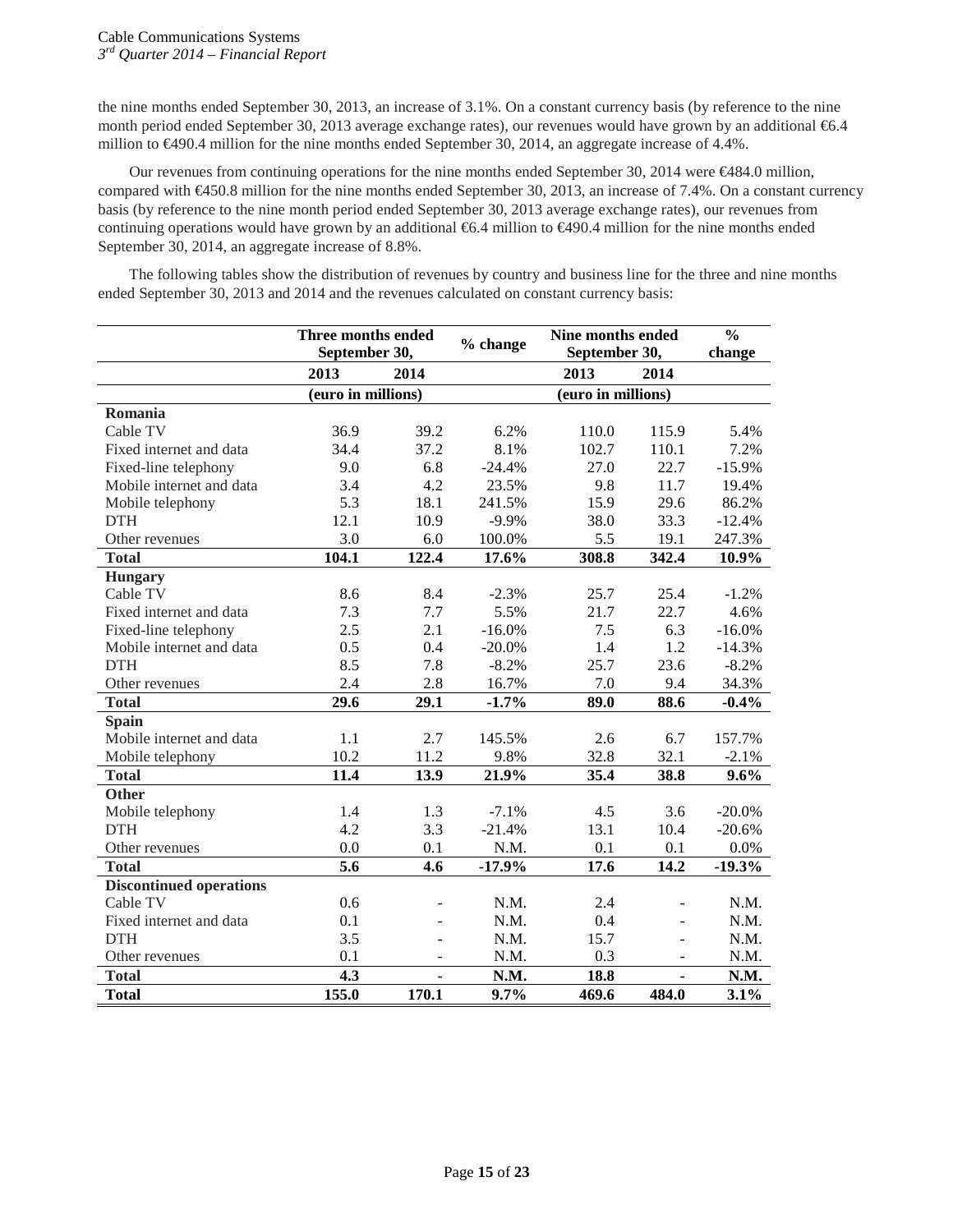|                                      | Three months ended<br>September 30, |                 |        | Nine months ended     |
|--------------------------------------|-------------------------------------|-----------------|--------|-----------------------|
| <b>Segment</b>                       | 2013                                | 2014            | 2013   | September 30,<br>2014 |
|                                      |                                     | <b>Constant</b> |        | <b>Constant</b>       |
|                                      | Actual                              | <b>Currency</b> | Actual | <b>Currency</b>       |
| Romania                              | 105.0                               | 122.3           | 311.8  | 346.4                 |
| Hungary                              | 29.6                                | 30.5            | 89.0   | 92.2                  |
| Spain                                | 11.5                                | 14.1            | 36.1   | 39.4                  |
| Other                                | 5.6                                 | 4.9             | 17.6   | 14.9                  |
| Discontinued operations              | 4.3                                 |                 | 18.8   |                       |
| Elimination of intersegment revenue. | (1.1)                               | (0.7)           | (3.6)  | (2.4)                 |
| <b>Total</b>                         | 155.0                               | 171.0           | 469.6  | 490.4                 |

#### **Revenues in Euro millions in constant currency**

*Revenues in Romania* (including intersegment revenues) for the three months ended September 30, 2014 were €122.9 million compared with €105.0 million for the three months ended September 30, 2013, an increase of 17.0%. On a constant currency basis (by reference to third quarter of 2013 average exchange rates), our revenues in Romania would have been €122.3 million for the three months ended September 30, 2014 (lower by €0.6 million), leading to an aggregate increase of 16.5%. Revenue growth in Romania was driven mainly by the sale CPE to our clients and an increase in our cable TV, fixed internet and data and mobile telephony RGUs. Our cable TV RGUs increased from 2,413,000 at September 30, 2013 to 2,559,000 at September 30, 2014, an increase of 6.1%, and our fixed internet and data RGUs increased from 1,640,000 at September 30, 2013 to 1,784,000 at September 30, 2014, an increase of 8.8%. Mobile telephony RGUs increased from 1,110,000 at September 30, 2013 to 1,217,000 at September 30, 2014, an increase of 9.6%. This increase is the result of launching a new offer with competitive tariffs and also the possibility of acquiring a mobile handset. As a result, also the ARPU from mobile telephony increased in the three months ended September 30, 2014 to 5.23  $\in$ month (which includes also the revenue from handset sales) compared with 1.57  $\in$ month in the three months ended September 30, 2013. Growth in our cable TV, fixed internet and data and mobile telephony RGUs were partially offset by a decrease in our number of DTH RGUs and a decrease in residential fixed telephony RGUs and ARPU. DTH RGUs decreased from 840,000 at September 30, 2013 to 741,000 at September 30, 2014, a decrease of 11.8%. That decrease was driven by low levels of investment in CPE, which reduced the number of subscribers that we could connect to our DTH services by limiting our stock of the necessary equipment, such as satellite receivers and decoders, and DTH subscribers leaving our services for financial reasons, moving to our competitors or migrating from our DTH services to our cable TV services. Residential fixed telephony RGUs decreased from 1,417,000 at September 30, 2013 to 1,365,000 at September 30, 2014, a decrease of 3.7% and fixed telephony ARPU decreased from 1.67 €/month for the three month period ended September 30, 2013 to 1.27  $\epsilon$  month for the three month period ended September 30, 2014, a decrease of 24%. The decrease in ARPU is mainly the result of decrease in regulated interconnection rates starting with April 1, 2014 from 0.67  $\in$ month to 0.14  $\in$ month. Other revenues increased mainly as a result of revenues from sales of equipment to our customers for retention purposes.

*Revenues in Hungary* for the three months ended September 30, 2014 were €29.1 million compared with €29.6 million for the three months ended September 30, 2013, a decrease of 1.7%. On a constant currency basis (by reference to third quarter of 2013 average exchange rates), our revenues in Hungary would have grown by an additional €1.4 million to €30.5 million for the three months ended September 30, 2014, leading to an aggregate an increase of 3.0%. The increase in revenues (in constant currency) was principally due to an increase in our cable TV RGUs, fixed internet and data RGUs, fixed line telephony RGUs and other revenues. Our cable TV RGUs increased from 397,000 at September 30, 2013 to 405,000 as at September 30, 2014, an increase of 2.0%. Our fixed internet and data RGUs increased from 319,000 at September 30, 2013 to 339,000 at September 30, 2014, an increase of 6.3%. Our fixed-line telephony RGUs increased from 279,000 at September 30, 2013 to 296,000 at September 30, 2014, an increase of 6.1%. Despite the increase in the fixed-line telephony RGUs, the revenues decreased as a result of lower fixed-line interconnection rates by approximately 60%, starting with 2014. Other revenues are composed primarily of fees we receive from other pay TV operators which carry our "Digi Sport" channel and advertising sold on our "Digi Sport" channels and revenues from network management agreements with smaller local cable and internet providers that we sometime undertake. The above increases were partially offset by a decrease in our DTH RGUs. Our DTH RGUs decreased from 353,000 at September 30, 2013 to 339,000 at September 30, 2014, a decrease of 4.0%. That decrease was driven by low levels of investment in DTH CPE which reduced the number of subscribers that we could connect to our DTH services by limiting our stock of the necessary equipment, such as satellite receivers and decoders and DTH subscribers leaving our services for financial reasons or migrating to our competitors.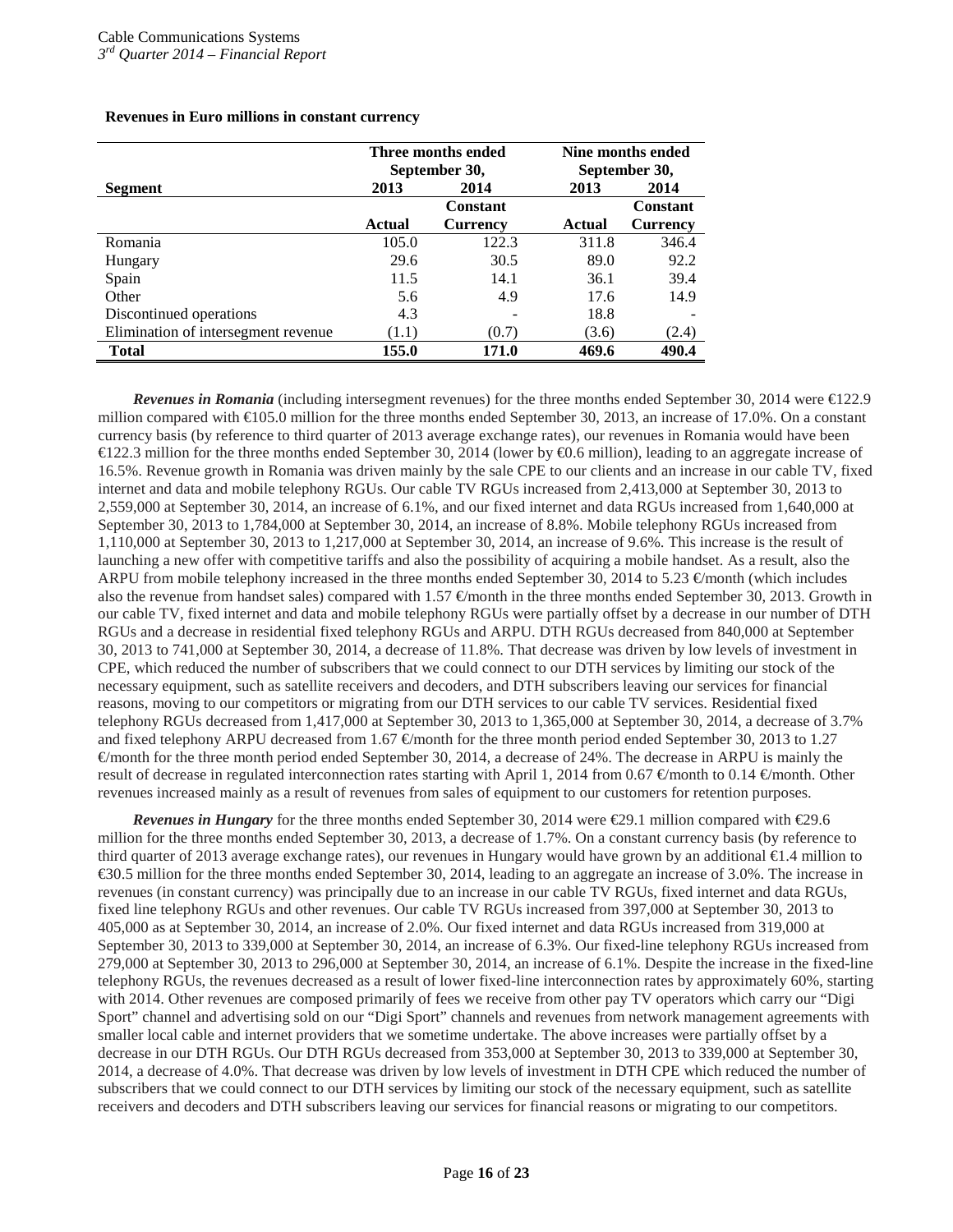*Revenues in Spain* (including intersegment revenues) for the three months ended September 30, 2014 were €14.1 million compared with €11.5 million for the three months ended September 30, 2013, an increase of 22.6%. This growth was the result of an increase in our number of mobile telephony RGUs from 291,000 at September 30, 2013 to 389,000 at September 30, 2014, an increase of 33.7%, and an increase in the number of mobile internet and data RGUs from 86,000 at September 30, 2013 to 172,000 at September 30, 2014.

*Revenues in Other* for the three months ended September 30, 2014 were €4.6 million compared with €5.6 million for the three months ended September 30, 2013, a decrease of 17.9%. On a constant currency basis (by reference to third quarter of 2013 average exchange rates), our revenues in Other would have been higher by €0.2 million meaning €4.9 million in the three months ended September 30, 2014, an aggregate decrease of 12.5% compared to the three months ended September 30, 2013. The decrease in revenues was principally due to a decrease in the number of DTH RGUs in the Czech Republic from 167,000 as at September 30, 2013 to 139,000 DTH RGUs as at September 30, 2014. The decrease in Czech Republic was driven by the competitive pressure as well as low levels of investment in DTH CPE which reduced the number of subscribers that we could connect to our DTH services by limiting our stock of the necessary equipment, such as satellite receivers and decoders, and DTH subscribers leaving our services for financial reasons.

*Other income* for the three months ended September 30, 2014 of €1.3 million and for the three months ended September 30, 2013 of €37.8 million, represents mainly the result of the disposal of Slovakia.

#### *Total operating expenses*

Our total operating expenses for the three months ended September 30, 2014 were €155.4 million compared with €139.3 million for the three months ended September 30, 2013, an increase of 11.6%.

Our total operating expenses for the nine months ended September 30, 2014 were €449.9 million compared with €425.6 million for the nine months ended September 30, 2013, a decrease of 5.7%.

|                         |       | Three months ended September 30, |       | Nine months ended September 30, |
|-------------------------|-------|----------------------------------|-------|---------------------------------|
| Segment                 | 2013  | 2014                             | 2013  | 2014                            |
|                         |       | <b>Expenses as % of revenues</b> |       | Expenses as % of revenues       |
| Romania                 | 53.4% | 64.6%                            | 52.5% | 60.6%                           |
| Hungary                 | 61.7% | 61.0%                            | 61.9% | 61.0%                           |
| Spain                   | 88.8% | 90.4%                            | 84.7% | 92.5%                           |
| Other                   | 86.4% | 88.9%                            | 81.2% | 88.2%                           |
| Discontinued operations | 62.5% | N.A.                             | 64.8% | N.A.                            |

The table below sets out the expenses per segment (which excludes depreciation and amortization) as a percentage of revenues for the three months ended September 30, 2014 and 2013 (including intersegment transactions).

*Operating expenses in Romania* (including intersegment expenses) for the three months ended September 30, 2014 were €79.4 million compared with €56.1 million the three months ended September 30, 2013, an increase of 41.5%. This increase comes mainly from sales of CPEs at cost (€14.4 million in the three months ended September 30, 2014 which did not exist in the same period of 2013), increase in salaries, the new tax on special constructions (of approximately 1% of our revenues in Romania) and additional spectrum costs for the new 900 Mhz license.

*Operating expenses in Hungary* for the three months ended September 30, 2014 were €17.7 million compared with €18.3 million the three months ended September 30, 2013, a decrease of 3.3%.

*Operating expenses in Spain* (including intersegment expenses) for the three months ended September 30, 2014 were  $\text{E12.8}$  million compared with  $\text{E10.2}$  million for the three months ended September 30, 2013, an increase of 25.5%. This increase is the result of an increase in the traffic as a result of an increase in our RGU number and higher traffic per user.

*Operating expenses in Other* for the three months ended September 30, 2014 were €4.1 million compared with €4.8 million for the three months ended September 30, 2013, a decrease of 14.6%. This decrease was principally due to a decrease in programming expense as a result of the decrease in the number of RGUs subscribing to our DTH service in Czech Republic from 167,000 as at September 30, 2013 to 139,000 as at September 30, 2014, a decrease of 16.8%. That decrease was primarily due subscribers leaving our services for financial reasons or migrating to our competitors.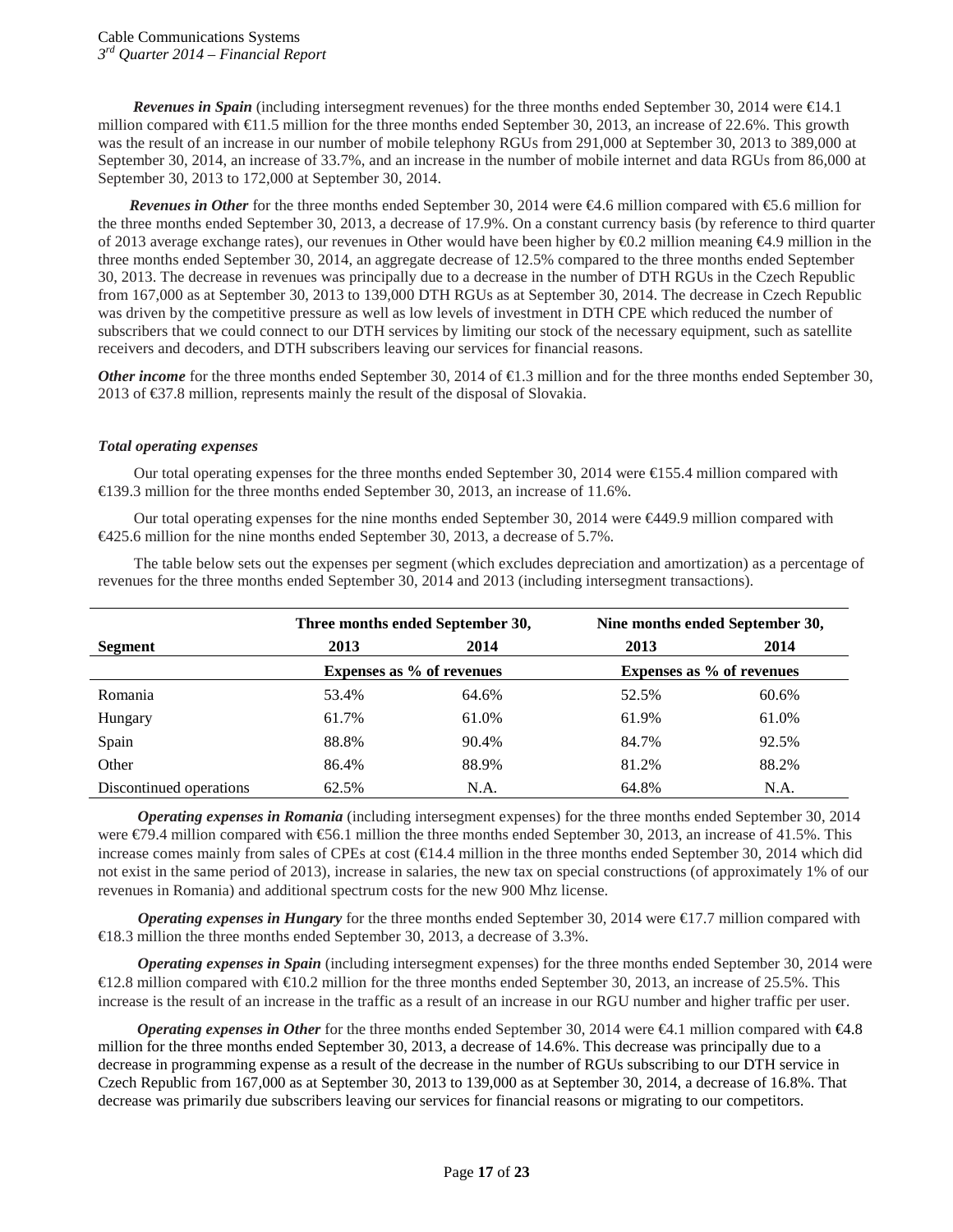# *Depreciation, amortization and impairment of tangible and intangible assets*

Depreciation, amortization and impairment of tangible and intangible assets was  $\epsilon 42.0$  million for the three months ended September 30, 2014 compared with  $\epsilon 48.2$  million for three months ended September 30, 2013, a decrease of 12.9%. This comes mainly from lower Amortization of programme assets as a result of decreased purchases of sport rights.

# **Operating profit**

For the reasons set forth above, our operating profit was €16.0 million (of which Other income €1.3 million) for the three months ended September 30, 2014 compared with €53.5 million (of which Other income €37.8 million) for three months ended September 30, 2013.

#### *Net finance income (expense)*

We recognized net finance expense of €18.0 million in the three months ended September 30, 2014 compared with €0.2 million in the three months ended September 30, 2013. The additional expense comes mainly from the loss from foreign exchange of  $\epsilon$ 5.3 million recognised in the three months ended September 30, 2014 compared with a gain of  $\epsilon$ 10.6 million recognised in the three months ended September 30, 2013. On the other hand, there was also an increase in the interest expense of  $\epsilon$ 3.0 million, from  $\epsilon$ 9.7 million in the three months ended September 30, 2013 to  $\epsilon$ 12.7 million in the three months ended September 30, 2014, as a result of the new bond issued on November 4, 2013, which has a higher interest rate compared with the previous financing facilities.

# *Profit / Loss before taxation*

For the reasons set forth above, we had a loss before taxation of €2.0 million for the three months ended September 30, 2014 compared to a profit before taxation of €53.3 million for the three months ended September 30, 2013.

# *Income tax expense (gain)*

An income tax expense of €0.5 million was recognized in the three months ended September 30, 2014 mainly as a result of non-deductible expenses incurred in the period. An income tax expense of  $\Theta$ .8 million was recognized in the three months ended September 30, 2013 as a result of the profit incurred in the period.

#### *Profit/ Loss for the year*

For the reasons set forth above, our net loss for the three months ended September 30, 2014 was €2.4 million and our net profit for the three months ended September 30, 2013 was €43.5 million.

# **LIQUIDITY AND CAPITAL RESOURCES**

Historically, our principal sources of liquidity have been our operating cash flows and debt financing. Going forward, we expect to fund our cash obligations and capital expenditures primarily out of our operating cash flows, supplemented in part by the New Senior Facilities Agreement, the ING Facilities Agreement, the Citi Facilities Agreement, other letter of guarantee facilities and other credit agreements. We believe that our strong and, in local currency, relatively predictable operating cash flows will continue to allow us to maintain a flexible capital expenditure policy.

All of our businesses generally produce positive operating cash flows that are relatively constant from month to month. Due to the recent upgrade of our fiber optic network, our network-related capital expenditure is expected to be lower in the near to medium term than in the previous years. Variations in our aggregate cash flow during the periods under review principally represented increased or decreased cash flow used in investing activities and cash flow from financing activities.

We have made and intend to continue to make significant investments in the growth of our businesses by acquiring new and renewing existing content rights, expanding our mobile telecommunications network (including investments in order to comply with obligations under our license for a frequency block of 5 MHz of bandwidth in the 900 MHz frequency spectrum) and our fiber optic networks and procuring CPE which we lend free of charge or sell in instalments to our customers for the duration of their subscriptions. We believe that we will be able to continue to regulate our cash flow needs by the acceleration or deceleration of our growth and expansion plans.

We also believe that, for the coming 12 months, our operating cash flows will be adequate to fund our working capital requirements.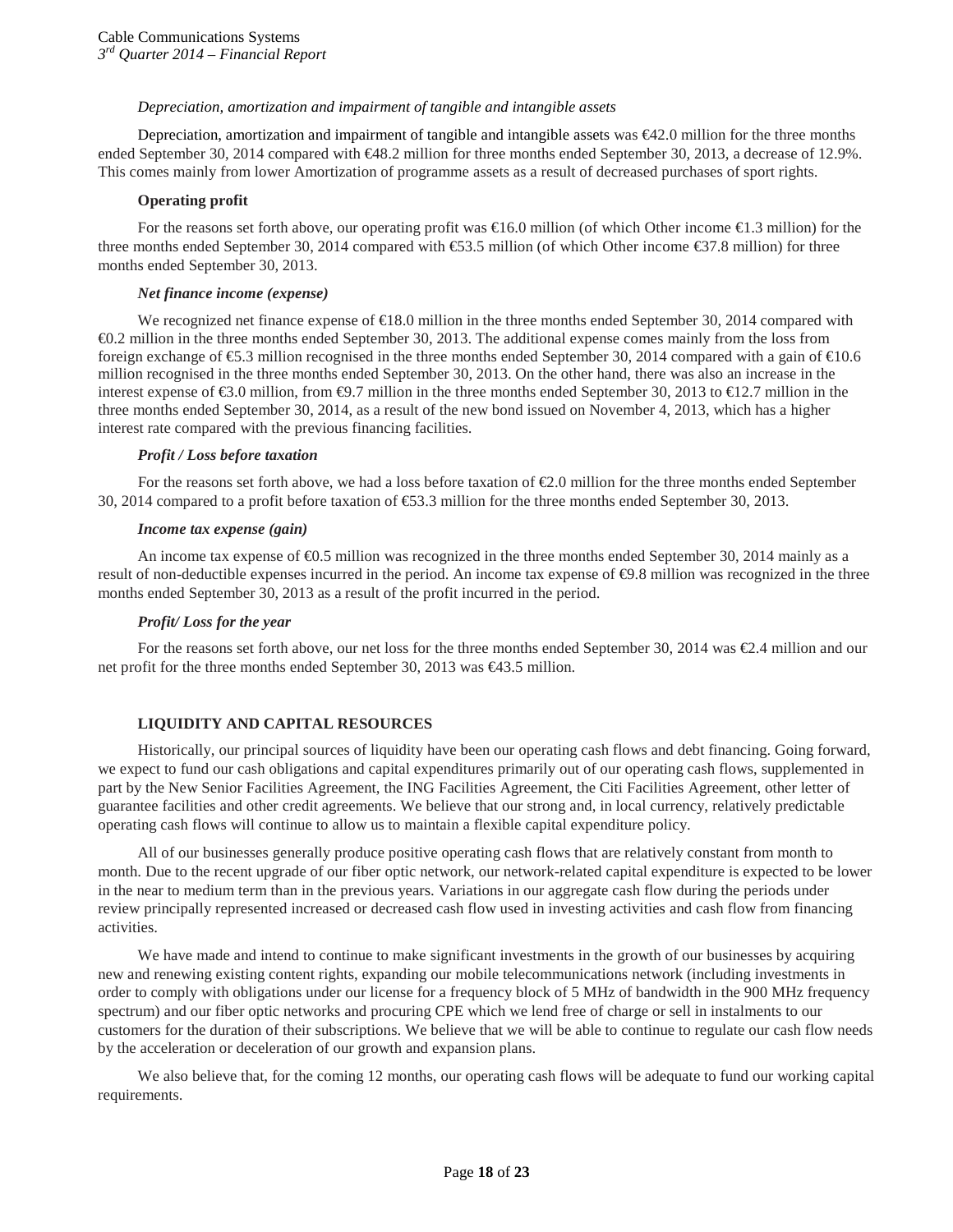# **Historical Cash Flows**

The following table sets forth, for the nine months ended September 30, 2013 and 2014 our consolidated cash flow from operating activities, cash flow from investing activities and cash flow from financing activities.

|                                                                      | Three months ended<br>September 30, |        | Nine months ended<br>September 30, |         |
|----------------------------------------------------------------------|-------------------------------------|--------|------------------------------------|---------|
|                                                                      | 2013                                | 2014   | 2013                               | 2014    |
|                                                                      | (euro in millions)                  |        | (euro in millions)                 |         |
| Cash flows from operations before working capital changes            | 68.0                                | 55.1   | 202.0                              | 175.7   |
| Cash flows from changes in working capital                           | (12.2)                              | (0.3)  | (8.7)                              | (18.9)  |
| <b>Cash flows from operations</b>                                    | 55.8                                | 54.7   | 193.3                              | 156.8   |
| Interest paid                                                        | (8.6)                               | (3.4)  | (25.5)                             | (25.1)  |
| Income tax paid                                                      | (2.5)                               | (1.3)  | (5.5)                              | (3.4)   |
| <b>Cash flow from operating activities</b>                           | 44.7                                | 50.1   | 162.3                              | 128.3   |
| Cash flow used in investing activities                               | (9.0)                               | (50.7) | (130.4)                            | (139.3) |
| <b>Cash flows from financing activities</b>                          | (35.7)                              | (2.9)  | (28.8)                             | 37.4    |
| Net increase (decrease) in cash and cash equivalents                 | (0.1)                               | (3.5)  | 3.1                                | 26.4    |
| Cash and cash equivalents at the beginning of the period             | 15.8                                | 79.1   | 12.6                               | 50.2    |
| Effect of exchange rate fluctuation on cash and cash equivalent held | 0.0                                 | 0.3    | 0.1                                | (0.8)   |
| Cash and cash equivalents at the closing of the period               | 15.8                                | 75.8   | 15.8                               | 75.8    |

*Cash flows from operations before working capital changes* were €55.1 million in the three months ended September 30, 2014 and €68.0 million in the three months ended September 30, 2013 for the reasons discussed above under "*—Results of Operations for the Nine months ended September 30, 2014 and 2013.*"

The following table shows changes in our working capital:

|                                              | Three months ended<br>September 30, |                    | Nine months ended<br>September 30, |                    |  |
|----------------------------------------------|-------------------------------------|--------------------|------------------------------------|--------------------|--|
|                                              | 2013                                | 2014               | 2013                               | 2014               |  |
| <b>Changes in:</b>                           |                                     | (euro in millions) |                                    | (euro in millions) |  |
| Trade receivables and other assets           | (5.1)                               | (13.2)             | (11.0)                             | (27.2)             |  |
| Inventories                                  | (0.9)                               | (1.4)              | 5.6                                | (0.9)              |  |
| Trade payables and other current liabilities | (5.8)                               | 15.0               | (5.8)                              | 6.7                |  |
| Deferred revenue                             | (0.5)                               | (0.8)              | 2.5                                | 2.4                |  |
| <b>Total</b>                                 | (12.2)                              | (0.3)              | (8.7)                              | (18.9)             |  |

We had a net working capital requirement of  $\bigoplus$ . 3 million in the three months ended September 30, 2014. This requirement comes mainly from an increase in trade receivables and other assets balances of €13.2 million primarily as a result of sale of equipments in instalments and/or with a subsidy to our subscribers but it is compensated by the increase in trade payables related mainly to the same equipments.

We had a net working capital requirement of  $\bigoplus$  2.2 million in the three months ended September 30, 2013. This requirement comes mainly from a decrease in trade and other payable balances of €5.8 million primarily due to shorter payment cycles and an increase in trade receivables and other assets as result to delays incurred in connection to the Romanian Post, which used to be one of our main collection services provider.

*Cash flows from operating activities* were €6.1 million in the three months ended September 30, 2014 and €44.7 million in the three months ended September 30, 2013. These figures include deductions for interest paid and income tax paid, which were €4.7 million in the three months ended September 30, 2014 and €11.1 million in the three months ended September 30, 2013. Interest paid in the three months ended September 30, 2014 was €3.4 million and interest paid in the three months ended September 30, 2013 was €8.6 million as in the past we used to pay interest quarterly for all our facilities, while at this moment we pay interest semi-annually on our Notes (in May and November).

*Cash flows used in investing activities* were  $\text{\textsterling}0.7$  million in the three months ended September 30, 2014 and  $\text{\textsterling}0.0$ million in the three months ended September 30, 2013 (which includes €40.0 million as proceeds from the sale of Slovakia).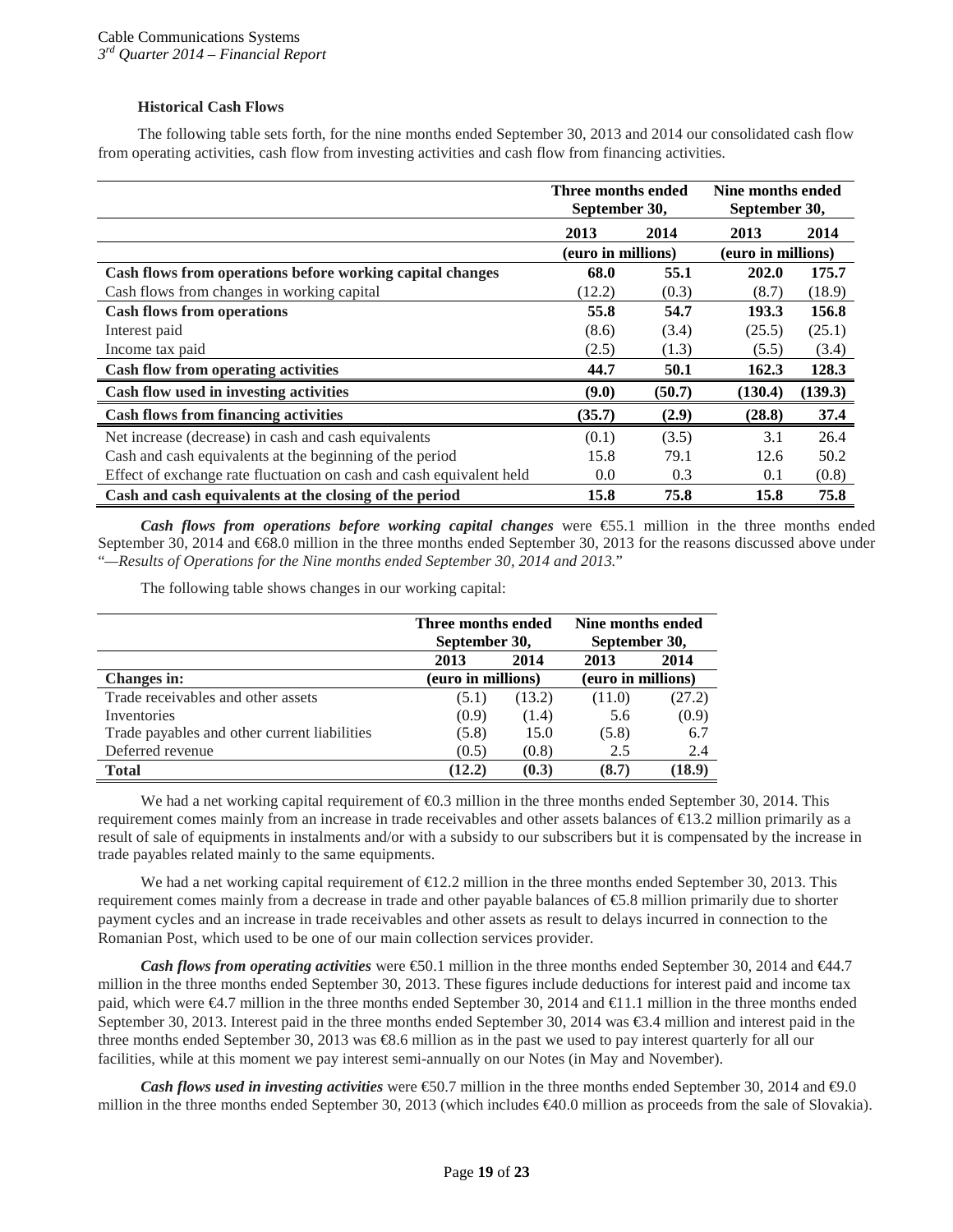Purchases of property, plant and equipment were €31.8 million in the three months ended September 30, 2014, increased as compared with €28.7 million in the three months ended September 30, 2013.

Purchases of intangible assets were €20.7 million in the three months ended September 30, 2014 and €20.0 million in the three months ended September 30, 2013.

*Cash flows used in financing activities* were €2.9 million in the three months ended September 30, 2014 and €35.7 million in the three months ended September 30, 2013. In the three months ended September 30, 2013 we repaid, using the proceeds from the sale of Slovakia, the ING Bank Facility Agreement (RON45.5 million representing approximately  $\text{\textsterling}0.2$ ) million) and part of the US\$206 Million Syndicated Loan Facility (US\$27 million representing approximately €20 million). Also, at the end of July we paid the last tranche from the Citibank Facility Agreement ( $\epsilon$ 3.3 million).

#### **Contractual Obligations**

Our principal contractual obligations consist of our obligations in respect of financial indebtedness that is owed under our credit facilities, our contractual obligations for the lease of satellite capacity from Intelsat, the annual radio spectrum fees under both our new license for a frequency block of 5 MHz of bandwidth in the 900 MHz frequency spectrum and our 2100 MHz license, the remaining payments for certain broadcasting rights, operational leasing arrangements, financial leasing arrangements for part of our headquarters in Bucharest and a plot of land outside of Bucharest and financial leasing arrangements used to purchase cars for our fleet.

The following table sets forth our payment obligations as at September 30, 2014 based on the agreements in place as at that date. We expect that our contractual commitments may evolve over time in response to current business and market conditions, with the result that future amounts due may differ considerably from the expected amounts payable set out in this table:

|                                                    | <b>TOTAL</b> | October 1,<br>$2014 -$<br><b>September</b><br>30, 2015 | October 1,<br>$2015 -$<br>September 30,<br>2017 | October 1.<br>$2017 -$<br><b>September</b><br>30, 2019 | October 1,<br>2019 and<br>after |
|----------------------------------------------------|--------------|--------------------------------------------------------|-------------------------------------------------|--------------------------------------------------------|---------------------------------|
|                                                    |              |                                                        | (euro in millions)                              |                                                        |                                 |
| Interest bearing loans and borrowings,             |              |                                                        |                                                 |                                                        |                                 |
| including short term facilities $(1)$              | 950.8        | 60.0                                                   | 219.2                                           | 184.8                                                  | 486.8                           |
| Finance lease obligations <sup>(1)</sup>           | 8.3          | 1.4                                                    | 4.5                                             | 0.7                                                    | 1.7                             |
| Overdraft facilities                               | 5.9          | 5.9                                                    |                                                 |                                                        |                                 |
| Capital expenditure and operating                  |              |                                                        |                                                 |                                                        |                                 |
| expenditure contractual commitments <sup>(2)</sup> | 188.3        | 58.7                                                   | 67.2                                            | 28.1                                                   | 34.3                            |
| Acquisition of subsidiaries                        | 2.9          | 2.9                                                    |                                                 |                                                        |                                 |
| Trade and other payables $^{(3)}$                  | 228.1        | 216.3                                                  | 11.8                                            |                                                        |                                 |
| Interest rate swaps used for hedging               | 2.2          | 2.2                                                    |                                                 |                                                        |                                 |
| <b>Total</b>                                       | 1.386.4      | 347.4                                                  | 302.7                                           | 213.6                                                  | 522.8                           |

(1) Includes estimated interest for all future periods. Interest for floating rate facilities was estimated by using 3-month LIBOR or EURIBOR (as of September 30, 2014) plus the applicable margin.

(2) Includes mainly payments for premium content, satellite usage, spectrum fee payments, open orders for purchases of equipment and obligations under agreements to lease real property or movable property that are enforceable and legally binding and that specify all significant terms (*e.g.*, object of the lease, pricing terms and duration). (3) Includes trade payables, other long-term liabilities and income tax.

\*all amounts are presented without discounting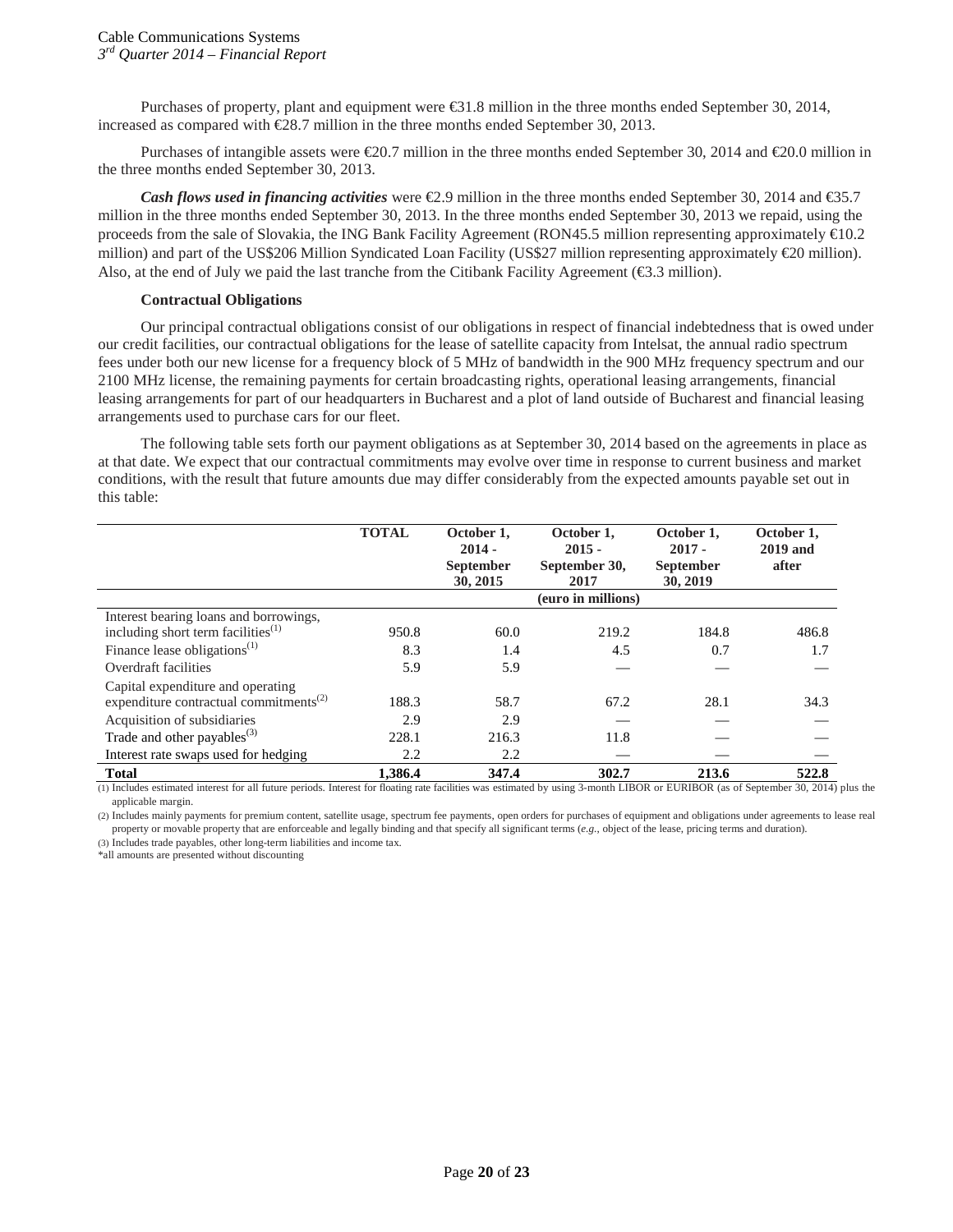# **Financial Obligations**

#### *Bond (the Notes)*

On October 25, 2013, CCS entered into a Purchase Agreement through which on November 4, 2013 issued Notes with a value of €450 million. The Notes, are secured, by (i) substantially all of the movable assets of RCS&RDS, including bank accounts, receivables, intellectual property rights, networks, equipment, inventories, insurance and proceeds related to any of the foregoing, (ii) certain shares of the Company's material subsidiaries and its own treasury shares, in each case, held by the Company and (iii) certain assets of the Company, including the shares it holds in RCS&RDS, certain bank accounts and receivables under the Proceeds Loan (collectively, the "Collateral"). The Collateral is shared with the New Senior Facilities Agreement, ING Facilities Agreement and the Citi Facilities Agreement on a pari passu basis pursuant to the terms of the Intercreditor Agreement. The Proceeds Loan is the loan provided by CCS to its subsidiary, RCS&RDS on 4 November 2013.

# *New Senior Facilities Agreement*

On October 21, 2013 we entered into a committed facility agreement, as borrower, with Citibank, N.A., London Branch and ING Bank N.V. Amsterdam, Bucharest Branch, as mandated lead arrangers, for the repayment of our existing facilities and for general corporate purposes (the "**New Senior Facilities Agreement**"). The New Senior Facilities Agreement is unconditionally guaranteed by CCS on a senior secured basis, and shares in the Collateral pursuant to the terms of the Intercreditor Agreement.

The New Senior Facilities Agreement consists of a term loan facility with a capacity of €250 million and a revolving credit facility with a capacity of €50 million. The interest rate under the New Senior Facilities Agreement is floating at a margin of 4.35% per annum plus EURIBOR. Interest is payable every three or six months with respect to the term loan (as at this moment we have a three month interest period), and one, three or six months with respect to the revolving credit facility.

The New Senior Facilities Agreement contains certain financial covenants, including maintaining: (i) at the end of each accounting quarter a maximum consolidated total net indebtedness to EBITDA ratio of 3.25; and (ii) a minimum EBITDA to net total interest ratio of 4.25.

The New Senior Facilities Agreement contains certain other covenants, including a cross-default provision pursuant to which an event of default occurs if any financial obligation of the Group is not paid when due or becomes payable or is capable of becoming payable before its due date or any facility under which financial obligations arise ceases to be available or becomes capable of early termination.

On November 4, 2013 we drew  $\epsilon$ 205 million of the term loan facility on the Issue Date to repay certain of our existing credit facilities and on June 19, 2014 we drew the remaining €45 million under the term loan. The revolving credit facility remains available until October 21, 2016.

| <b>Repayment date</b> | <b>Amount EUR</b><br>(in millions) |
|-----------------------|------------------------------------|
| October 21, 2015      | 35.7                               |
| April 21, 2016        | 35.7                               |
| October 21, 2016      | 35.7                               |
| April 21, 2017        | 35.7                               |
| October 21, 2017      | 35.7                               |
| April 21, 2018        | 35.7                               |
| October 21, 2018      | 35.7                               |
| <b>Total</b>          | 250.0                              |

The following table sets out the repayment schedule in respect of the  $E$ 250 million term loan: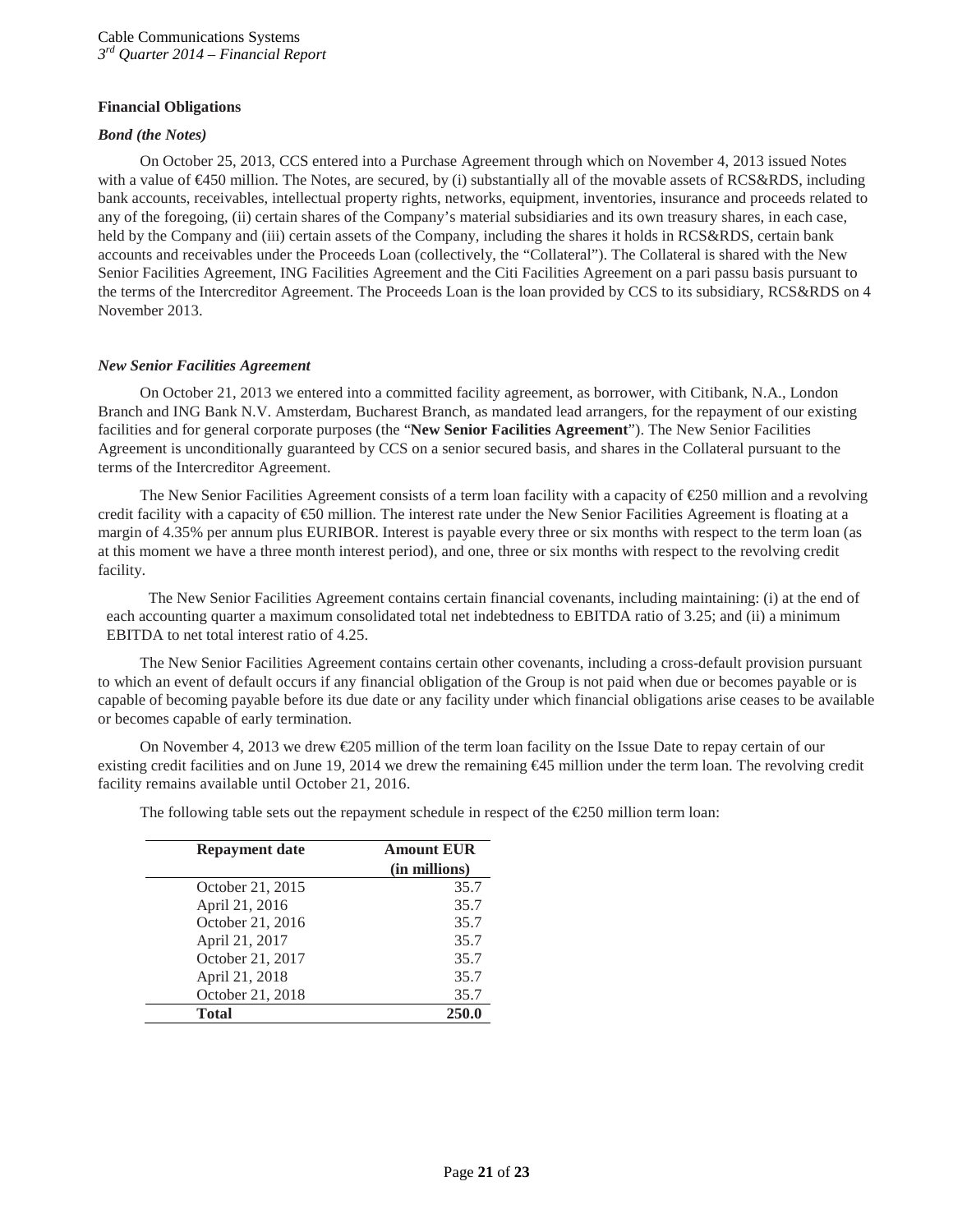# *ING Facilities Agreement*

On November 1, 2013, we entered, into the ING Facilities Agreement with ING Bank N.V. in order to consolidate the Group's existing credit facilities with ING Bank N.V. into a single facility for working capital purposes. The existing facilities with ING Bank N.V. were fully repaid and terminated on November 4, 2013 using the proceeds of the Bond and the New Senior Facilities Agreement. The ING Facilities Agreement entered into force thereafter. The ING Facilities Agreement is sharing in the Collateral, pursuant to the terms of the Intercreditor Agreement.

The ING Facilities Agreement consists of (i) an uncommitted overdraft facility of up to €5.0 million, of which up to €1.0 million can also be used for letters of guarantee and (ii) an uncommitted facility for letters of guarantee with an initial amount of  $\Theta$ .675 million and Romanian lei 8.1 million.

As of September 30, 2014, we had (i)  $\in 4.4$  million utilised under the overdraft facility (out of which  $\in 0.7$  million are letters of guarantee), and (ii) €1.4 million and Romanian lei 1.3 million utilised under the uncommitted facility for letters of guarantee.

# *Citi Facilities Agreement*

On October 25, 2013, we entered into, as borrower, the Citi Facilities Agreement with Citibank, to consolidate its existing uncommitted credit facilities with Citibank into a single uncommitted facility for working capital purposes. On October 25, 2013, the Company entered into a personal guarantee agreement with Citibank pursuant to which it provides Citibank with a personal guarantee for the due performance of the Citi Facilities Agreement by the Group.

On November 4, 2013 we repaid the Citi Facilities Agreement using the proceeds from the Bond and the New Senior Facilities Agreement. Following the repayment, the maximum amount made available under the Citi Facilities Agreement was decreased. Thus amended, the Citi Facilities Agreement consists of (i) an uncommitted overdraft/bank guarantee facility in the amount of US\$5.0 million and (ii) an uncommitted bank guarantee facility with an initial amount of US\$8.1 million and €500,000. On November 25, 2014 the uncommitted overdraft/bank guarantee facility was increased to US\$7.0 million.

As of September 30, 2014, overdraft/bank guarantee facility utilised was (i) US\$3.7 million (out of which US\$1.0 million are letters of guarantee), and (ii) we had letters of guarantee issued in the amount of US\$5.9 million and €500,000.

# *BRD Letters of Guarantee Facility*

As of September 30, 2014 we had letters of guarantee issued by BRD with a value of  $\epsilon$ 1.2 million.

#### *Santander Facility*

On February 20, 2013, we entered into a short-term facility agreement with Banco Santander S.A., for  $\epsilon$ 500,000 (the "**Santander Facility**"). The maturity date is February 20, 2014. On February 6, 2014, we entered into a new short-term facility agreement with Banco Santander S.A on the same terms as before, the maturity date being February 6, 2015. On July 01, 2014, we entered into an additional short-term facility agreement with Banco Santander S.A., for €500,000. The maturity date is July 01, 2015. As of September 30, 2014, the balance drawn under the Santander Facility was €714,000.

On November 4, 2014, we entered into a new short-term facility agreement with Banco Santander for €1,500,000, which consolidates and replaces all the previous facilities. The maturity date for this new facility is November 4, 2015 and the amount provided decreased  $\in$ 1,000,000 starting with March 4 2015.

#### *Caixa Facility*

On February 6, 2014, we entered into a reverse factoring facility agreement with Caixabank, S.A. (the "**Caixa Facility**") through which Caixa pays in advance DIGI Spain's suppliers. The term of the Caixa Facility is indefinite and the maximum amount which can be used is €500,000. As of September 30, 2014, the balance drawn under the Caixa Facility was €21,000.